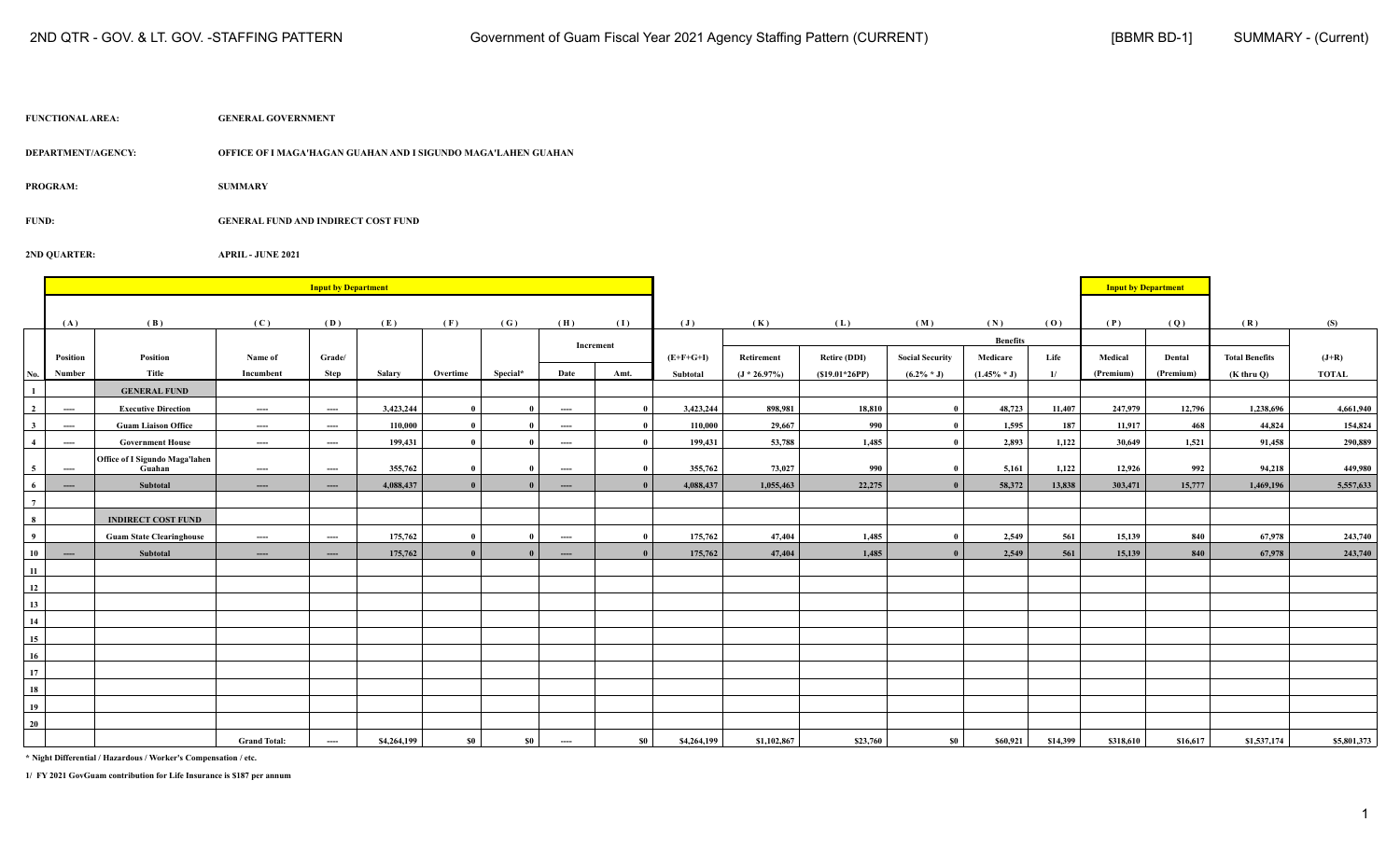| DEPARTMENT/AGENCY: | OFFICE OF I MAGA'HAGAN GUAHAN AND I SIGUNDO MAGA'LAHEN GUAHAN |
|--------------------|---------------------------------------------------------------|
|                    |                                                               |

**PROGRAM:** EXECUTIVE DIRECTION

**FUND: GENERAL FUND 5100A210200GA001**

**2ND QUARTER: APRIL - JUNE 2021**

|                         |                                          |                                                                                     | <b>Input by Department</b>       |          |             |              |          |           |       |                | <b>Input by Department</b> |                     |                        |                 |         |           |           |                       |              |  |
|-------------------------|------------------------------------------|-------------------------------------------------------------------------------------|----------------------------------|----------|-------------|--------------|----------|-----------|-------|----------------|----------------------------|---------------------|------------------------|-----------------|---------|-----------|-----------|-----------------------|--------------|--|
|                         |                                          |                                                                                     |                                  |          |             |              |          |           |       |                |                            |                     |                        |                 |         |           |           |                       |              |  |
|                         | (A)                                      | (B)                                                                                 | (C)                              | (D)      | (E)         | (F)          | (G)      | (H)       | (1)   | $(\mathbf{J})$ | (K)                        | (L)                 | (M)                    | (N)             | (0)     | (P)       | (0)       | (R)                   | (S)          |  |
|                         |                                          |                                                                                     |                                  |          |             |              |          | Increment |       |                |                            |                     |                        | <b>Benefits</b> |         |           |           |                       |              |  |
|                         | Position                                 | Position                                                                            | Name of                          | Grade /  |             |              |          |           |       | $(E+F+G+I)$    | Retirement                 | <b>Retire (DDI)</b> | <b>Social Security</b> | Medicare        | Life    | Medical   | Dental    | <b>Total Benefits</b> | $(J+R)$      |  |
| No.                     | Number                                   | Title 1/                                                                            | Incumbent                        | Step     | Salary      | Overtime     | Special* | Date      | Amt.  | Subtotal       | $(J * 26.97)$              | $(S19.01*26PP)$     | $(6.2\% * J)$          | $(1.45\% * J)$  | 2/      | (Premium) | (Premium) | $(K$ thru $O$         | <b>TOTAL</b> |  |
|                         | $---$                                    | Governor                                                                            | <b>Lourdes A. Leon Guerrero</b>  | $---$    | \$90,000    | \$0          | S0       | ----      | - \$0 | \$90,000       | <b>SO</b>                  | S0                  | <b>SO</b>              | 1,305           | \$187   | \$8,676   | \$344     | \$10,512              | \$100,512    |  |
| $\overline{2}$          | $---$                                    | <b>Special Assistant</b><br>(Chamber Administrator)                                 | <b>Eliza G. Dames</b>            | $\cdots$ | 75,000      |              |          | $---$     |       | 75,000         | 20,228                     |                     |                        | 1.088           | 187     | 1.790     | 248       | 23,541                | 98.541       |  |
| $\overline{\mathbf{3}}$ | $---$                                    | <b>Special Assistant</b><br>(Executive Asst. to the Governor)                       | Shamra L.A. Chargualaf           | ----     | 70,000      |              |          | ----      |       | 70.000         | 18,879                     | 495                 | $\theta$               | 1.015           | 187     | 11.917    | 468       | 32.961                | 102.961      |  |
| $\overline{4}$          | $\hspace{0.05cm} \ldots \hspace{0.05cm}$ | <b>Staff Assistant</b>                                                              | Dorothy C. Blas                  | ----     | 45.014      | $\mathbf{0}$ |          | ----      |       | 45,014         | 12,140                     | 495                 | $\theta$               | 653             | 187     | 7.284     | 281       | 21,040                | 66,054       |  |
| 5                       | $---$                                    | <b>Chief of Staff</b>                                                               | Jon Junior M. Calvo              | ----     | 115,000     | $\mathbf{0}$ |          | $---$     |       | 115,000        | 31,016                     | 495                 | $\mathbf{u}$           | 1.668           | 187     | 7.284     | 281       | 40,931                | 155,931      |  |
| - 6                     | $---$                                    | <b>Deputy Chief of Staff</b>                                                        | Alice M.M. Taijeron              | $\cdots$ | 101.374     | $\mathbf{0}$ |          | $---$     |       | 101,374        | 27,341                     | 495                 |                        | 1.470           | 187     | 2.435     | 281       | 32,209                | 133,583      |  |
| $7\phantom{.0}$         | $\qquad \qquad \cdots$                   | <b>Staff Assistant</b>                                                              | Kathleen C. Cepeda               | ----     | 55,000      | $\theta$     |          | $---$     |       | 55,000         | 14,834                     | 495                 |                        | 798             | 187     |           |           | 16,314                | 71,314       |  |
| 8                       | $---$                                    | <b>Staff Assistant</b>                                                              | <b>Richard B. Arrovo</b>         | $---$    | 55,000      | $\mathbf{0}$ |          | $---$     |       | 55,000         | 14,834                     | 495                 |                        | 798             | 187     |           |           | 16,314                | 71,314       |  |
| $\overline{9}$          | $\cdots$                                 | <b>Staff Assistant</b>                                                              | Rhea A.O. Chang                  | $\cdots$ | 40,762      | $\mathbf{0}$ |          | $---$     |       | 40,762         | 10.994                     | 495                 |                        | 591             | 187     | 4.673     | 248       | 17.188                | 57,950       |  |
| 10                      | $---$                                    | <b>Staff Assistant</b>                                                              | Michael D. Weakley               | $\cdots$ | 55,488      |              |          | $---$     |       | 55,488         | 14,965                     | 495                 |                        | 805             | 187     | 1,790     | 248       | 18,490                | 73,978       |  |
| -11                     | $---$                                    | <b>Special Assistant (Chief Advisor on</b><br><b>Military and Regional Affairs)</b> | <b>Carlotta A. Leon Guerrero</b> | $---$    | 90.000      |              |          | $---$     |       | 90.000         | 24,273                     | 495                 |                        | 1.305           | 187     | 4.673     | 248       | 31,181                | 121,181      |  |
| <b>12</b>               | $---$                                    | <b>Special Assistant</b><br>(Chief Advisor on Fiscal Discipline)                    | <b>Bertha M. Duenas</b>          | $\cdots$ | 90.000      |              |          | ----      |       | 90,000         | 24,273                     |                     |                        | 1.305           | 187     | 1.790     | 248       | 27,803                | 117,803      |  |
| <b>13</b>               | $---$                                    | <b>Senior Policy Advisor</b>                                                        | John P. Aguon                    | ----     | 90.000      | $\mathbf{a}$ |          | $---$     |       | 90,000         | 24,273                     |                     |                        | 1.305           | 187     |           |           | 25,765                | 115,765      |  |
| <b>14</b>               | $---$                                    | Special Assistant to the Governor on<br><b>Municipal Affairs (Gov.)</b>             | <b>Robert S. Lizama</b>          | $\cdots$ | 75,000      |              |          | $---$     |       | 75,000         | 20,228                     |                     |                        | 1.088           | 187     | 8,676     | 344       | 30,523                | 105,523      |  |
|                         |                                          | <b>Director-Recovery Office</b>                                                     | David M. Cruz, Jr.               |          | 75,000      | $\mathbf{0}$ |          | $---$     |       | 75,000         | 20,228                     |                     |                        | 1.088           | 187     |           |           | 21.503                | 96,503       |  |
|                         |                                          | <b>Special Assistant (CIP)</b>                                                      | Jack E. Hattig, III              |          | 70,000      |              |          |           |       | 70,000         | 18,879                     | 495                 |                        | 1.015           | 187     | 11.917    | 468       | 32,961                | 102,961      |  |
| 15                      | $---$                                    | <b>Special Assistant (Legal Counsel)</b>                                            | Leslie A. Travis                 | ----     | 126,409     |              |          | $---$     |       | 126,409        | 34,093                     | 495                 | $\theta$               | 1,833           | 187     | 4,673     | 248       | 41,529                | 167,938      |  |
| <sup>16</sup>           | $---$                                    | <b>Special Assistant (Legal Counsel)</b>                                            | Sophia S. Diaz                   | ----     | 126,409     | $\mathbf{0}$ |          | $---$     |       | 126,409        | 34,093                     | 495                 | $\theta$               | 1.833           | 187     | 2.435     | 281       | 39,324                | 165,733      |  |
| 17                      | $---$                                    | <b>Administrative Services Officer (Gov.)</b>                                       | June M.C. Boria                  | ----     | 45.014      | $\mathbf{0}$ |          | $---$     |       | 45.014         | 12,140                     | 495                 |                        | 653             | 187     | 3.936     | 468       | 17,879                | 62.893       |  |
| 18                      | $\cdots$                                 | <b>Special Assistant</b><br>(Executive Mgmt. Director)                              | Lynette O. Muna                  | $\cdots$ | 75,000      |              |          | $---$     |       | 75,000         | 20,228                     |                     |                        | 1.088           | 187     | 7.284     | 281       | 29,068                | 104.068      |  |
| 19                      | $\cdots$                                 | <b>Special Assistant</b>                                                            | Jean S. Taitano                  | $\cdots$ | 65,000      | $\mathbf{0}$ |          | $---$     |       | 65,000         | 17,531                     | 495                 | - 0                    | 943             | 187     | 11.917    | 468       | 31,541                | 96.541       |  |
| 20                      | $\cdots$                                 | <b>Accountant (Gov.)</b>                                                            | Ronald E. Taitague               | ----     | 50,000      | $\theta$     |          | $---$     |       | 50,000         | 13,485                     |                     | $\theta$               | 725             | 187     | 4,673     | 248       | 19,318                | 69,318       |  |
| 21                      | $\cdots$                                 | <b>Administrative Services Officer (Gov.)</b>                                       | <b>Venido S. Torres</b>          | ----     | 50,000      | $\mathbf{0}$ |          | ----      |       | 50,000         | 13,485                     | 495                 | $\theta$               | 725             | 187     | 1.790     | 248       | 16.930                | 66,930       |  |
| 22                      | $---$                                    | <b>Program Coordinator III (Gov.)</b>                                               | Catherine O. Cabrera             | ----     | 45.014      | $\mathbf{0}$ |          | $---$     |       | 45,014         | 12,140                     | 495                 | $\mathbf{0}$           | 653             | 187     | 4.673     | 248       | 18.396                | 63.410       |  |
|                         |                                          |                                                                                     | Total:                           | ----     | \$1,775,484 | \$0\$        | \$0      | $---$     | SO.   | \$1,775,484    | \$454,580                  | \$7,920             | \$0                    | \$25,750        | \$4,488 | \$114,286 | S6.197    | \$613,221             | \$2,388,705  |  |

**\* Night Differential / Hazardous / Worker's Compensation / etc.**

**1/ Indicate "(LTA)" or "(Temp.)" next to Position Title (where applicable)**

|                          |          |          |           |         | <b>Input by Department</b>          |        |                 |                     |       |              |                   |
|--------------------------|----------|----------|-----------|---------|-------------------------------------|--------|-----------------|---------------------|-------|--------------|-------------------|
|                          |          |          |           |         | <b>Special Pay Categories</b>       |        |                 |                     |       |              |                   |
|                          | (A)      | (B)      | ( C       | (D)     | (E)                                 |        | (G)             | (H)                 | Τ     | $\mathbf{J}$ | (K)               |
|                          |          |          |           |         |                                     |        | $\mathfrak{p}/$ |                     |       | 61           |                   |
|                          |          |          |           | Holiday | <b>Night</b><br><b>Differential</b> |        |                 | <b>Nurse Sunday</b> | Nurse | <b>EMT</b>   |                   |
|                          | Position | Position | Name of   | Pay     | Pay                                 | Hazard | Hazard          | Pav                 | Pay   | Pay          | $(D+E+F+G+H+I+J)$ |
| $\overline{\text{No}}$ . | Number   | Title    | Incumbent |         | 10%                                 | 10%    | 8%              | 1.5                 | 1.5   | 15%          | Subtotal          |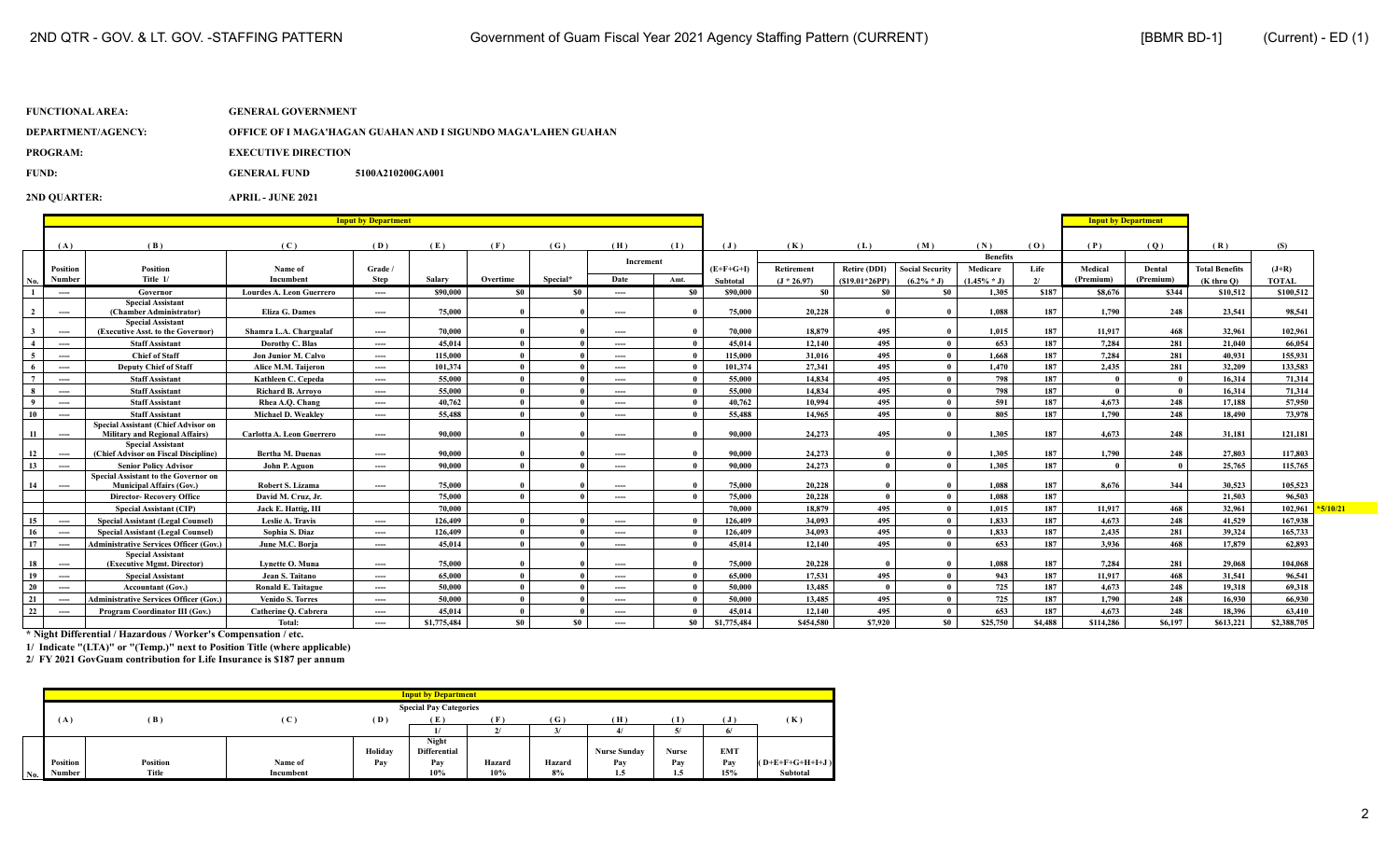|              | ----              | Governor                                                                       | <b>Lourdes A. Leon Guerrero</b> | S <sub>0</sub> | SO.          | \$0          | SO.      | <b>SO</b> | S <sub>0</sub> | S <sub>0</sub> | S <sub>0</sub> |
|--------------|-------------------|--------------------------------------------------------------------------------|---------------------------------|----------------|--------------|--------------|----------|-----------|----------------|----------------|----------------|
| $\mathbf{2}$ | $\qquad \qquad -$ | <b>Special Assistant</b><br>(Chamber Administrator)                            | Eliza G. Dames                  | $\theta$       | $\mathbf{0}$ | $\theta$     | $\Omega$ |           | $\theta$       |                |                |
| 3            | ----              | <b>Special Assistant</b><br>(Executive Asst. to the Governor)                  | Shamra L.A. Chargualaf          |                | $\mathbf{0}$ | $\theta$     |          |           | $\theta$       |                |                |
|              | ----              | <b>Staff Assistant</b>                                                         | Dorothy C. Blas                 |                | $\mathbf{0}$ | $\theta$     |          |           | $\theta$       |                |                |
|              | ----              | <b>Chief of Staff</b>                                                          | <b>Jon Junior M. Calvo</b>      |                | $\theta$     | $\theta$     |          |           | $\theta$       |                |                |
|              | ----              | <b>Deputy Chief of Staff</b>                                                   | Alice M.M. Taijeron             |                | $\mathbf{0}$ | $\theta$     |          |           | $\theta$       |                |                |
|              | ----              | <b>Staff Assistant</b>                                                         | Kathleen C. Cepeda              |                | $\mathbf{0}$ | $\theta$     |          |           | $\theta$       |                |                |
|              | ----              | <b>Staff Assistant</b>                                                         | <b>Richard B. Arrovo</b>        |                | $\mathbf{0}$ |              |          |           |                |                |                |
|              | ----              | <b>Staff Assistant</b>                                                         | Rhea A.Q. Chang                 |                | $\bf{0}$     | $\mathbf{0}$ |          |           | $\theta$       |                |                |
| 10           | ----              | <b>Staff Assistant</b>                                                         | Michael D. Weakley              |                | $\theta$     | $\theta$     |          |           | $\theta$       |                |                |
| 11           | $---$             | Special Assistant (Chief Advisor on<br><b>Military and Regional Affairs)</b>   | Carlotta A. Leon Guerrero       |                | $\mathbf{0}$ |              |          |           |                |                |                |
| 12           | ----              | <b>Special Assistant</b><br>(Chief Advisor on Fiscal Discipline)               | <b>Bertha M. Duenas</b>         |                | $\mathbf{0}$ | $\mathbf{0}$ |          |           |                |                |                |
| 13           | ----              | <b>Senior Policy Advisor</b>                                                   | John P. Aguon                   | $\mathbf{0}$   | $\theta$     | $\mathbf{0}$ | 0        |           | $\theta$       |                |                |
| 14           | $---$             | <b>Special Assistant to the Governor on</b><br><b>Municipal Affairs (Gov.)</b> | <b>Robert S. Lizama</b>         |                | $\mathbf{0}$ |              |          |           |                |                |                |
| 15           | ----              | <b>Special Assistant (Legal Counsel)</b>                                       | Leslie A. Travis                |                | $\mathbf{0}$ | $\theta$     |          |           | $\theta$       |                |                |
| 16           | ----              | <b>Special Assistant (Legal Counsel)</b>                                       | Sophia S. Diaz                  |                | $\mathbf{0}$ | $\mathbf{0}$ |          |           | $\theta$       |                |                |
| 17           | $---$             | <b>Administrative Services Officer (Gov.)</b>                                  | June M.C. Borja                 |                | $\mathbf{0}$ |              |          |           |                |                |                |
| 18           | ----              | <b>Special Assistant</b><br>(Executive Mgmt. Director)                         | Lynette O. Muna                 |                | $\mathbf{0}$ |              |          |           | $\theta$       |                |                |
| 19           | $---$             | <b>Special Assistant</b>                                                       | Jean S. Taitano                 | $\mathbf{0}$   | $\theta$     | $\theta$     |          |           | $\mathbf{0}$   |                |                |
| 20           | ----              | <b>Accountant (Gov.)</b>                                                       | Ronald E. Taitague              |                | $\mathbf{0}$ |              |          |           | $\mathbf{0}$   |                |                |
| 21           | ----              | <b>Administrative Services Officer (Gov.)</b>                                  | <b>Venido S. Torres</b>         |                | $\mathbf{0}$ | $\mathbf{0}$ |          |           | $\theta$       |                |                |
| 22           | ----              | Program Coordinator III (Gov.)                                                 | Catherine O. Cabrera            |                | $\theta$     |              |          |           | $\theta$       |                |                |
|              |                   |                                                                                | <b>Grand Total:</b>             | \$0            | \$0          | \$0          | \$0      | \$0       | \$0            | \$0            | S <sub>0</sub> |

**2/ Applies to law enforcement personnel**

**3/ Applies to solid waste employees**

**4/ 1 ½ of reg. rate of pay from 12am Friday to 12 midnight Sunday**

**5/ 1 ½ of reg. rate of pay on daily work exceeding 8 hours**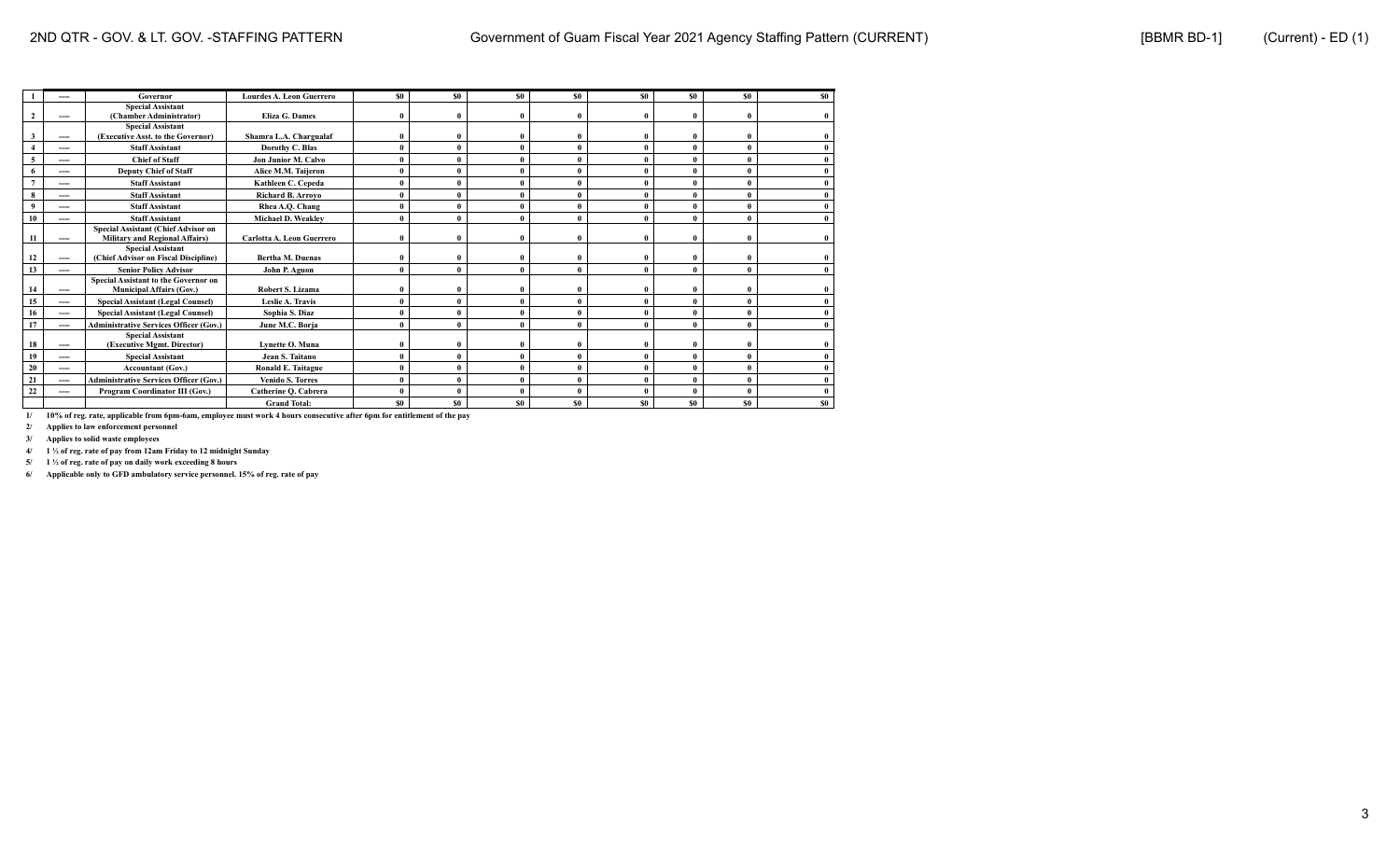| DEPARTMENT/AGENCY: | - OFFICE OF I MAGA'HAGAN GUAHAN AND I SIGUNDO MAGA'LAHEN GUAHAN |
|--------------------|-----------------------------------------------------------------|
|                    |                                                                 |

**PROGRAM:** EXECUTIVE DIRECTION

**FUND: GENERAL FUND 5100A210200GA001** 

**2ND QUARTER: APRIL - JUNE 2021**

|     |                                          |                                                          | <b>Input by Department</b>    |          |             |          |          |           |              |                |                 |                     |                        |                 | <b>Input by Department</b> |            |                         |                       |              |                 |
|-----|------------------------------------------|----------------------------------------------------------|-------------------------------|----------|-------------|----------|----------|-----------|--------------|----------------|-----------------|---------------------|------------------------|-----------------|----------------------------|------------|-------------------------|-----------------------|--------------|-----------------|
|     | (B)<br>(A)                               |                                                          |                               |          |             |          |          |           |              |                |                 |                     |                        |                 |                            |            |                         |                       |              |                 |
|     |                                          |                                                          | (C)                           | (D)      | (E)         | (F)      | (G)      | (H)       | (1)          | $(\mathbf{J})$ | (K)             | (L)                 | (M)                    | (N)             | (0)                        | (P)        | (0)                     | (R)                   | (S)          |                 |
|     |                                          |                                                          |                               |          |             |          |          | Increment |              |                |                 |                     |                        | <b>Benefits</b> |                            |            |                         |                       |              |                 |
|     | <b>Position</b>                          | Position                                                 | Name of                       | Grade /  |             |          |          |           |              | $(E+F+G+I)$    | Retirement      | <b>Retire (DDI)</b> | <b>Social Security</b> | Medicare        | Life                       | Medical    | Dental                  | <b>Total Benefits</b> | $(J+R)$      |                 |
| No. | Number                                   | Title 1/                                                 | Incumbent                     | Step     | Salarv      | Overtime | Special* | Date      | Amt.         | Subtotal       | $(J * 26.97\%)$ | $(S19.01*26PP)$     | $(6.2\% * J)$          | $(1.45\% * J)$  | 2/                         | (Premium)  | (Premium)               | $(K$ thru $O$ )       | <b>TOTAL</b> |                 |
| 23  | $\hspace{0.05cm} \ldots \hspace{0.05cm}$ | <b>Personnel Specialist III (Gov.)</b>                   | Debra Jean M. Cruz            | ----     | 45.014      |          |          | ----      |              | 45.014         | 12,140          |                     |                        | 653             | 187                        | 4.673      | 248                     | 17.901                | 62.915       |                 |
| 24  | $\hspace{0.05cm} \ldots \hspace{0.05cm}$ | <b>Protocol Director (Gov.)</b>                          | Jennifer L.J. Dulla           | ----     | 55,000      |          |          | ----      |              | 55,000         | 14,834          | 495                 |                        | 798             | 187                        | 1,790      | 248                     | 18,352                | 73,352       |                 |
| 25  | $---$                                    | <b>Staff Assistant</b>                                   | <b>Catherine S.N. Flores</b>  | $\cdots$ | 60.000      |          |          | ----      |              | 60.000         | 16.182          | 495                 |                        | 870             | 187                        | 7.284      | 281                     | 25,299                | 85,299       |                 |
| 26  | $---$                                    | <b>Administrative Assistant (Gov.)</b>                   | <b>Marilyn P. Tablante</b>    | ----     | 31,076      |          |          | ----      |              | 31,076         | 8,381           |                     |                        | 451             | 187                        | 4.673      | 248                     | 13,940                | 45,016       |                 |
| 27  | $---$                                    | <b>Special Assistant</b><br>(Communications Director)    | Krystal J. Paco-San Agustin   | ----     | 75,000      |          |          | ----      |              | 75,000         | 20,228          | 495                 |                        | 1.088           | 187                        | 1.790      | 248                     | 24.036                | 99,036       |                 |
| 28  | $---$                                    | Digital Engagement Manager (Gov.)                        | <b>Logan G. Reves</b>         | ----     | 65,000      |          |          | ----      |              | 65,000         | 17,531          | 495                 |                        | 943             | 187                        | 1.790      | 248                     | 21.194                | 86.194       |                 |
| 29  | $\hspace{0.05cm} \ldots \hspace{0.05cm}$ | <b>Staff Assistant</b>                                   | Anton R. Ngata                | ----     | 50,000      |          |          | ----      |              | 50,000         | 13,485          | 495                 |                        | 725             | 187                        | 11.917     | 468                     | 27,277                | 77,277       |                 |
| 30  | $---$                                    | <b>Staff Assistant</b>                                   | <b>Michael R. Marriott</b>    | ----     | 45.014      |          |          | ----      |              | 45,014         | 12,140          | 495                 |                        | 653             | 187                        |            | - 0                     | 13,475                | 58,489       |                 |
|     | $\hspace{0.05cm} \ldots$                 | <b>Program Coordinator III (Gov.)</b>                    | Melinda A. Sanchez            | ----     | 45.014      |          |          | ----      |              | 45.014         | 12,140          | 495                 |                        | 653             | 187                        | 7.284      | 281                     | 21.040                | 66,054       |                 |
| 31  | $\cdots$                                 | Program Coordinator II (Gov.)                            | Chloe M. Weilbacher           | ----     | 40,762      |          |          | ----      |              | 40,762         | 10.994          | 495                 |                        | 591             | 187                        | 1,790      | 248                     | 14,305                | 55,067       |                 |
| 32  | $\hspace{0.05cm} \ldots \hspace{0.05cm}$ | <b>Special Assistant (Policy Director)</b>               | Rikki R.O. Orsini             | ----     | 75,000      |          |          | ----      |              | 75,000         | 20,228          | 495                 |                        | 1.088           | 187                        | 11.917     | 468                     | 34.383                | 109.383      |                 |
|     |                                          | <b>Policy Advisor (Gov)</b>                              | Laurie I. Tumaneng            | ----     | 50,000      |          |          | ----      | $\mathbf{u}$ | 50,000         | 13,485          | 495                 | $\theta$               | 725             | 187                        | 4.673      | 248                     | 19.813                | 69,813       | Resigned 5/7/21 |
| 33  |                                          | <b>Policy Analyst (Gov)</b>                              | Kehani P. Mendiola            | ----     | 40.000      |          |          |           |              | 40.000         | 10.788          | 495                 | $\theta$               |                 | 187                        |            |                         | 11,470                | 51.470       | Start 5/24/21   |
| 34  |                                          | <b>Research Analyst (Gov)</b>                            | <b>Byron V. Blas</b>          | ----     | 24,000      |          |          |           |              | 24,000         | 6.473           | 495                 | $\mathbf{0}$           |                 | 187                        | - 0        | - 0                     | 7.155                 | 31,155       |                 |
| 35  | $---$                                    | <b>Central Files Administrator (Gov.)</b>                | Jessica C. Cruz               | ----     | 55,000      |          |          | ----      | $\mathbf{u}$ | 55,000         | 14.834          | - 0                 |                        | 798             | 187                        | 8.676      | 344                     | 24,839                | 79,839       |                 |
| 36  | $---$                                    | <b>Records Management Officer (Gov.)</b>                 | Lillian P. Kosaka             | ----     | 50.000      |          |          | ----      | $\mathbf{0}$ | 50,000         | 13,485          | $\mathbf{0}$        |                        | 725             | 187                        |            | - 0                     | 14.397                | 64.397       |                 |
| 37  | $---$                                    | <b>Staff Assistant</b>                                   | <b>Elaine V. Tajalle</b>      | ----     | 45.014      |          |          | ----      |              | 45,014         | 12,140          | $\theta$            |                        | 653             | 187                        | 11.917     | 468                     | 25,365                | 70.379       |                 |
|     |                                          | <b>Maintenance Supervisor (Gov)</b>                      | Alejandro C. Rosalin          |          | 37,100      |          |          | ----      |              | 37,100         | 10.006          | $\theta$            |                        | 538             | 187                        | 8.676      | 344                     | 19,751                | 56,851       |                 |
| 38  | $---$                                    | <b>Administrative Aide (Gov.)</b>                        | <b>Moises B. Gomez</b>        | ----     | 24,729      |          |          | ----      |              | 24,729         | 6.669           | 495                 |                        | 359             | 187                        | 1,790      | 248                     | 9,748                 | 34,477       |                 |
| 39  | $---$                                    | <b>Special Assistant</b><br>(Community Affairs Director) | <b>Anthony B. Pangelinan</b>  | ----     | 65,000      |          |          | ----      |              | 65,000         | 17,531          |                     |                        | 943             | 187                        | 7.284      | 281                     | 26,226                | 91,226       |                 |
| 40  | $---$                                    | Program Coordinator IV (Gov.)                            | <b>Georgiana P. Rodrigues</b> | ----     | 50,000      |          |          | ----      | $\mathbf{u}$ | 50,000         | 13,485          | 495                 |                        | 725             | 187                        | 7,281      | 248                     | 22,421                | 72,421       |                 |
| 41  | $---$                                    | Program Coordinator IV (Gov.)                            | <b>Benny C. Rosalin</b>       | ----     | 50.000      |          |          | ----      | $\mathbf{0}$ | 50,000         | 13,485          | $\theta$            |                        | 725             | 187                        | $\sqrt{ }$ | - 0                     | 14.397                | 64.397       |                 |
| 42  | $\hspace{0.05cm} \ldots \hspace{0.05cm}$ | Program Coordinator III (Gov.)                           | Mark M. Perez                 | ----     | 45,014      |          |          | ----      |              | 45,014         | 12,140          | 495                 |                        | 653             | 187                        | 4.673      | 248                     | 18.396                | 63.410       |                 |
| 43  | $\hspace{0.05cm} \ldots$                 | <b>Community Programs Officer (Gov.)</b>                 | Jose S.N. Chargualaf          | ----     | 37,100      | $\theta$ |          | ----      | $\mathbf{0}$ | 37,100         | 10.006          | $\theta$            |                        | 538             | 187                        | 8.676      | 344                     | 19,751                | 56,851       |                 |
| 44  | $---$                                    | <b>Community Relations Officer (Gov.)</b>                | Naomi S.D. Aquiningoc         | ----     | 31,076      |          |          | ----      | $\mathbf{0}$ | 31,076         | 8,381           | $\theta$            |                        | 451             | 187                        | - 0        | $\overline{\mathbf{0}}$ | 9,019                 | 40.095       |                 |
| 45  | $---$                                    | <b>Community Relations Officer (Gov.)</b>                | <b>Ruth T. Aflague Blas</b>   | ----     | 31.076      |          |          | ----      | $\mathbf{0}$ | 31.076         | 8.381           | 495                 | $\mathbf{0}$           | 451             | 187                        | - 0        | $\overline{0}$          | 9.514                 | 40.590       |                 |
| 46  | $---$                                    | <b>Community Relations Officer (Gov.)</b>                | <b>Manuel B.L. Tiong</b>      | ----     | 31,076      |          |          | ----      |              | 31,076         | 8,381           | 495                 |                        | 451             | 187                        |            | - 0                     | 9,514                 | 40,590       |                 |
| 47  | $\hspace{0.05cm} \ldots$                 | <b>Community Program Aide II (Gov.)</b>                  | Alejandro R. Umbrero          | ----     | 24,729      |          |          | ----      | $\mathbf{0}$ | 24,729         | 6.669           | 495                 |                        | 359             | 187                        |            | - 0                     | 7.710                 | 32.439       |                 |
| 48  |                                          | <b>Community Programs Officer(Gov.)</b>                  | Patrick O. Finona             | ----     | 37,100      |          |          | ----      | $\mathbf{0}$ | 37,100         | 10.006          | - 0                 |                        | 538             | 187                        | - 0        | - 0                     | 10,731                | 47,831       |                 |
| 49  | $---$                                    | <b>Community Relations Officer (Gov.)</b>                | Karatel K. Phillip            | ----     | 31.076      |          |          | ----      |              | 31,076         | 8.381           | 495                 |                        | 451             | 187                        | - 0        | - 0                     | 9.514                 | 40.590       |                 |
|     |                                          |                                                          | Total:                        | ----     | \$1,345,970 | \$0      | -80      | $---$     | <b>SO</b>    | \$1,345,970    | \$363,009       | \$9,405             | \$0                    | \$18,596        | \$5,610                    | \$118,554  | \$5,759                 | \$520,933             | \$1,866,903  |                 |

**\* Night Differential / Hazardous / Worker's Compensation / etc.**

**1/ Indicate "(LTA)" or "(Temp.)" next to Position Title (where applicable)**

|              |     |             |     | ut by Department              |       |   |    |   |     |
|--------------|-----|-------------|-----|-------------------------------|-------|---|----|---|-----|
|              |     |             |     | <b>Special Pay Categories</b> |       |   |    |   |     |
| $\mathbf{A}$ | (B) | $\sim$<br>◟ | (D) | 6 T.<br>L.                    | - 303 | v | (H | Т | (K) |
|              |     |             |     | . .                           |       |   |    |   |     |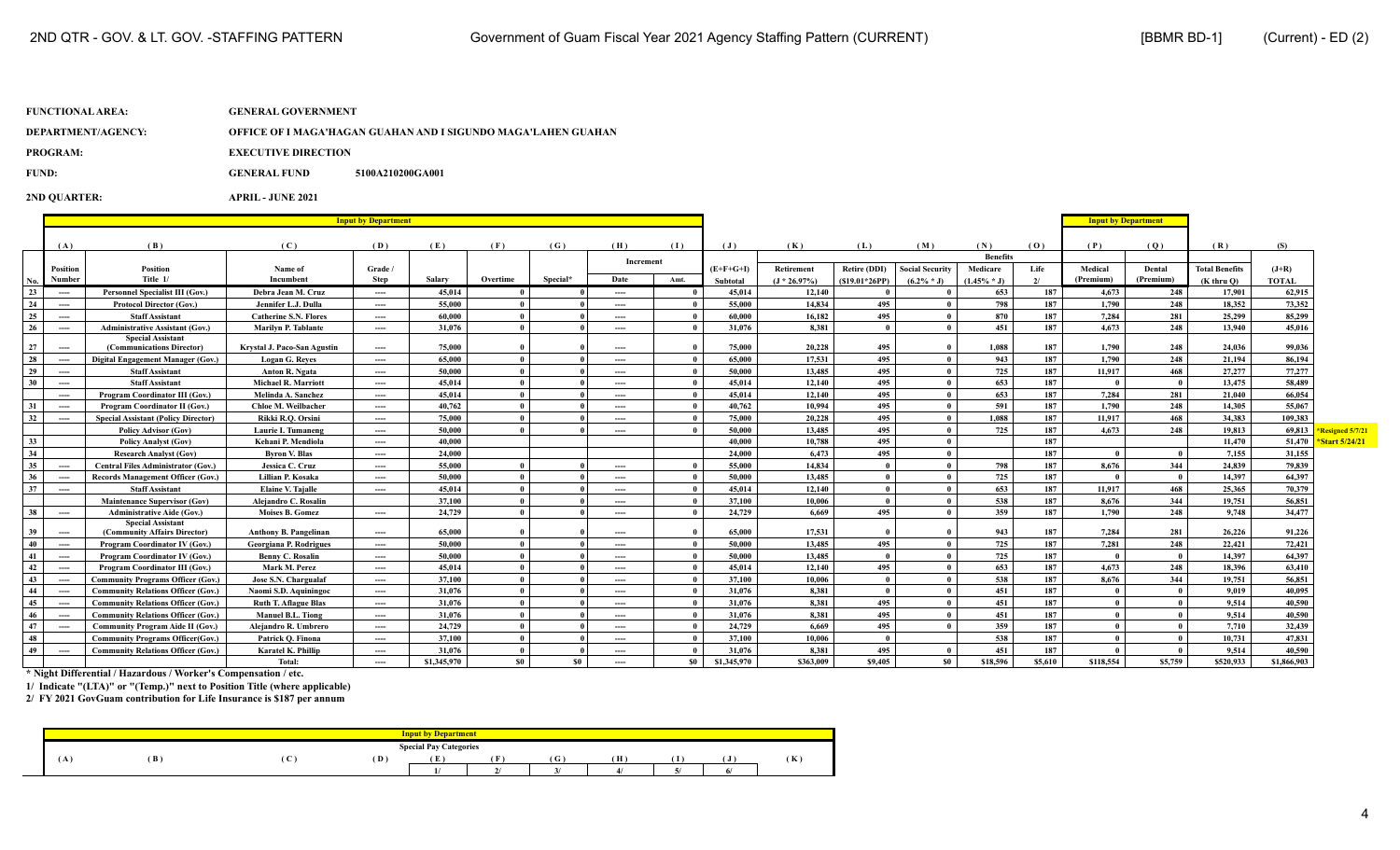| No. | <b>Position</b><br>Number | <b>Position</b><br><b>Title</b>                          | Name of<br>Incumbent          | Holiday<br>Pay | Night<br><b>Differential</b><br>Pay<br>10% | Hazard<br>10% | Hazard<br>8%   | <b>Nurse Sunday</b><br>Pay<br>1.5 | <b>Nurse</b><br>Pay<br>1.5 | <b>EMT</b><br>Pay<br>15% | $(D+E+F+G+H+I+J)$<br>Subtotal |
|-----|---------------------------|----------------------------------------------------------|-------------------------------|----------------|--------------------------------------------|---------------|----------------|-----------------------------------|----------------------------|--------------------------|-------------------------------|
| 23  | ----                      | <b>Personnel Specialist III (Gov.)</b>                   | Debra Jean M. Cruz            | \$0            | S <sub>0</sub>                             | \$0           | \$0            | \$0                               | S <sub>0</sub>             | SO.                      | <b>SO</b>                     |
| 24  | ----                      | <b>Protocol Director (Gov.)</b>                          | Jennifer L.J. Dulla           | 0              | $\mathbf{0}$                               | $\mathbf{0}$  | $\mathbf{0}$   | $\mathbf{0}$                      | $\theta$                   | $\theta$                 |                               |
| 25  | ----                      | <b>Staff Assistant</b>                                   | <b>Catherine S.N. Flores</b>  |                | $\bf{0}$                                   | $\mathbf{0}$  | $\mathbf{0}$   |                                   | $\mathbf{0}$               | $\mathbf{0}$             |                               |
| 26  | ----                      | <b>Administrative Assistant (Gov.)</b>                   | Marilyn P. Tablante           | $\mathbf{0}$   | $\theta$                                   | $\mathbf{0}$  | $\mathbf{0}$   | $\theta$                          | $\mathbf{0}$               | $\mathbf{0}$             |                               |
| 27  | ----                      | <b>Special Assistant</b><br>(Communications Director)    | Krystal J. Paco-San Agustin   |                | $\bf{0}$                                   | $\theta$      | $\theta$       |                                   | $\mathbf{0}$               | $\mathbf{0}$             |                               |
| 28  | ----                      | Digital Engagement Manager (Gov.)                        | <b>Logan G. Reves</b>         | $\mathbf{0}$   | $\bf{0}$                                   | $\mathbf{0}$  | $\mathbf{0}$   | $\theta$                          | $\theta$                   | $\mathbf{0}$             |                               |
| 29  | ----                      | <b>Staff Assistant</b>                                   | Anton R. Ngata                | $\mathbf{0}$   | $\theta$                                   | $\mathbf{0}$  | $\mathbf{0}$   | $\theta$                          | $\theta$                   | $\theta$                 |                               |
| 30  | ----                      | <b>Staff Assistant</b>                                   | <b>Michael R. Marriott</b>    | 0              | $\bf{0}$                                   | $\mathbf{0}$  | $\mathbf{0}$   | 0                                 | $\mathbf{0}$               | $\mathbf{0}$             |                               |
| 31  | ----                      | Program Coordinator II (Gov.)                            | Chloe M. Weilbacher           | $\mathbf{0}$   | $\theta$                                   | $\mathbf{0}$  | $\mathbf{0}$   | 0                                 | $\theta$                   | $\mathbf{0}$             |                               |
| 32  | ----                      | <b>Special Assistant (Policy Director)</b>               | Rikki R.O. Orsini             | $\theta$       | $\bf{0}$                                   | $\mathbf{0}$  | $\mathbf{0}$   | $\mathbf{0}$                      | $\theta$                   | $\mathbf{0}$             |                               |
|     |                           | <b>Policy Advisor (Gov)</b>                              | <b>Laurie I. Tumaneng</b>     | 0              | $\bf{0}$                                   | $\mathbf{0}$  | $\mathbf{0}$   | $\theta$                          | $\mathbf{0}$               | $\mathbf{0}$             |                               |
| 33  |                           | <b>Policy Analyst</b>                                    | Kehani P. Mendiola            |                | $\bf{0}$                                   | $\mathbf{0}$  | $\mathbf{0}$   |                                   | $\theta$                   | $\mathbf{0}$             |                               |
| 34  |                           | <b>Research Analyst (Gov)</b>                            | <b>Byron V. Blas</b>          | 0              | $\bf{0}$                                   | $\mathbf{0}$  | $\mathbf{0}$   | 0                                 | $\mathbf{0}$               | $\mathbf{0}$             | $\theta$                      |
| 35  | ----                      | <b>Central Files Administrator (Gov.)</b>                | Jessica C. Cruz               | $\theta$       | $\bf{0}$                                   | $\mathbf{0}$  | $\mathbf{0}$   | 0                                 | $\theta$                   | $\mathbf{0}$             |                               |
| 36  | ----                      | <b>Records Management Officer (Gov.)</b>                 | Lillian P. Kosaka             | $\mathbf{0}$   | $\theta$                                   | $\mathbf{0}$  | $\mathbf{0}$   | $\theta$                          | $\mathbf{0}$               | $\theta$                 |                               |
| 37  | ----                      | <b>Staff Assistant</b>                                   | <b>Elaine V. Tajalle</b>      |                | $\bf{0}$                                   | $\mathbf{0}$  | $\mathbf{0}$   | 0                                 | $\mathbf{0}$               | $\mathbf{0}$             |                               |
| 38  | ----                      | <b>Administrative Aide (Gov.)</b>                        | <b>Moises B. Gomez</b>        |                | $\theta$                                   | $\mathbf{0}$  | $\mathbf{0}$   |                                   | $\theta$                   | $\theta$                 |                               |
| 39  | ----                      | <b>Special Assistant</b><br>(Community Affairs Director) | <b>Anthony B. Pangelinan</b>  |                | $\bf{0}$                                   | $\theta$      | $\mathbf{0}$   | 0                                 | $\mathbf{0}$               | $\mathbf{0}$             |                               |
| 40  | ----                      | Program Coordinator IV (Gov.)                            | <b>Georgiana P. Rodrigues</b> | 0              | $\bf{0}$                                   | $\mathbf{0}$  | $\mathbf{0}$   | 0                                 | $\theta$                   | $\mathbf{0}$             |                               |
| 41  | ----                      | Program Coordinator IV (Gov.)                            | Benny C. Rosalin              | $\mathbf{0}$   | $\bf{0}$                                   | $\mathbf{0}$  | $\theta$       |                                   | $\theta$                   | $\mathbf{0}$             |                               |
| 42  | ----                      | Program Coordinator III (Gov.)                           | Mark M. Perez                 | $\mathbf{0}$   | $\mathbf{0}$                               | $\mathbf{0}$  | $\mathbf{0}$   | $\theta$                          | $\theta$                   | $\mathbf{0}$             |                               |
| 43  | ----                      | <b>Community Programs Officer (Gov.)</b>                 | Jose S.N. Chargualaf          | $\theta$       | $\bf{0}$                                   | $\mathbf{0}$  | $\mathbf{0}$   | $\mathbf{0}$                      | $\mathbf{0}$               | $\mathbf{0}$             | $\theta$                      |
| 44  | ----                      | <b>Community Relations Officer (Gov.)</b>                | Naomi S.D. Aquiningoc         | $\mathbf{0}$   | $\theta$                                   | $\mathbf{0}$  | $\mathbf{0}$   | 0                                 | $\theta$                   | $\mathbf{0}$             |                               |
| 45  | ----                      | <b>Community Relations Officer (Gov.)</b>                | <b>Ruth T. Aflague Blas</b>   | $\theta$       | $\bf{0}$                                   | $\mathbf{0}$  | $\mathbf{0}$   | $\mathbf{0}$                      | $\theta$                   | $\mathbf{0}$             |                               |
| 46  | ----                      | <b>Community Relations Officer (Gov.)</b>                | <b>Manuel B.L. Tiong</b>      | 0              | $\bf{0}$                                   | $\mathbf{0}$  | $\mathbf{0}$   | $\mathbf{0}$                      | $\mathbf{0}$               | $\mathbf{0}$             |                               |
| 47  | ----                      | <b>Community Program Aide II (Gov.)</b>                  | Alejandro R. Umbrero          | 0              | $\theta$                                   | $\mathbf{0}$  | $\mathbf{0}$   | $\theta$                          | $\theta$                   | $\mathbf{0}$             |                               |
| 48  |                           | <b>Community Programs Officer(Gov.)</b>                  | Patrick Q. Finona             |                |                                            |               |                |                                   |                            |                          |                               |
| 49  | ----                      | <b>Community Relations Officer (Gov.)</b>                | Karatel K. Phillip            | 0              | $\bf{0}$                                   | $\mathbf{0}$  | $\mathbf{0}$   | 0                                 | $\mathbf{0}$               | $\mathbf{0}$             |                               |
|     |                           |                                                          | <b>Grand Total:</b>           | <b>SO</b>      | S <sub>0</sub>                             | \$0           | S <sub>0</sub> | \$0                               | S <sub>0</sub>             | S <sub>0</sub>           | \$0                           |

**2/ Applies to law enforcement personnel**

**3/ Applies to solid waste employees**

**4/ 1 ½ of reg. rate of pay from 12am Friday to 12 midnight Sunday**

**5/ 1 ½ of reg. rate of pay on daily work exceeding 8 hours**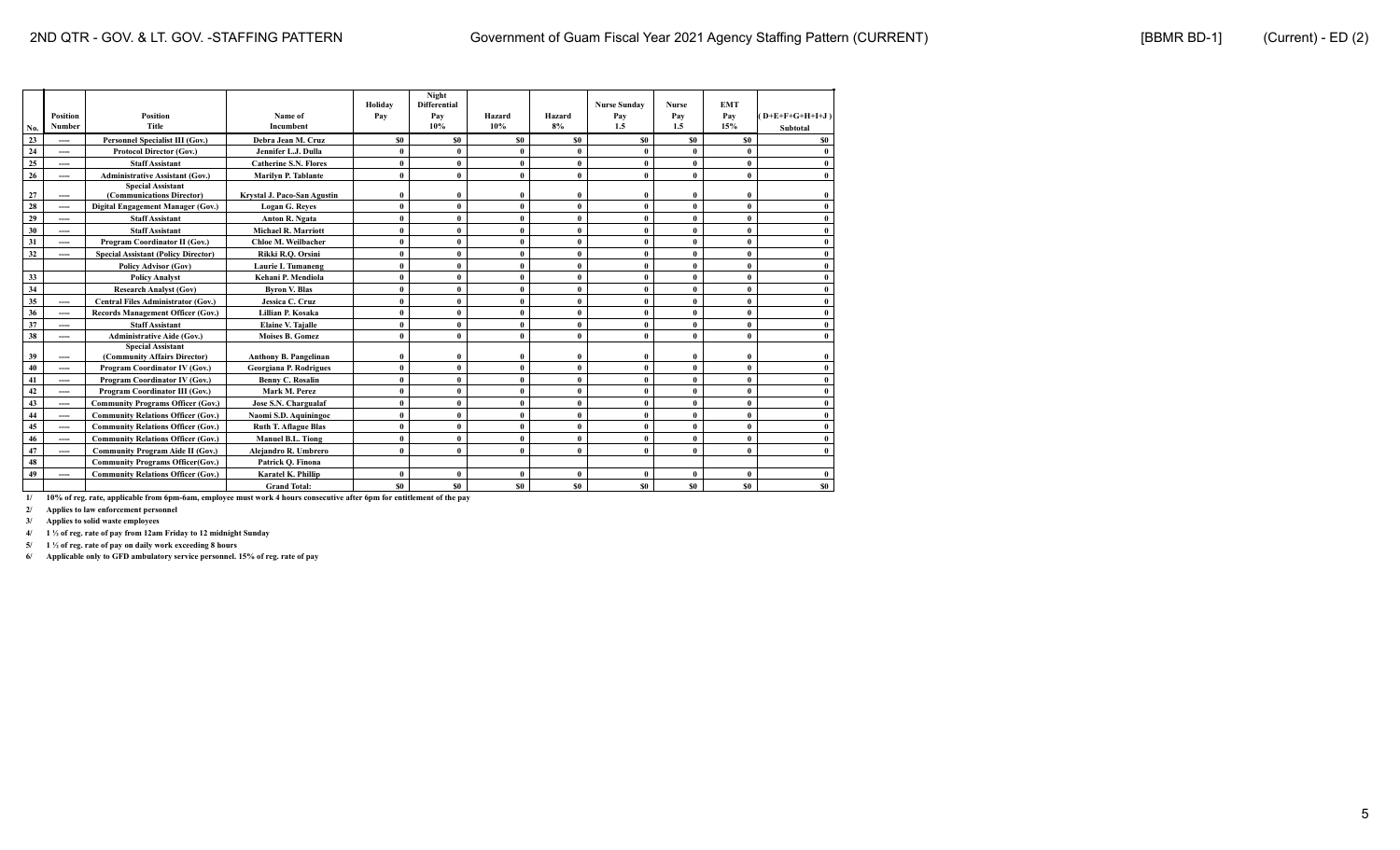| DEPARTMENT/AGENCY: | OFFICE OF I MAGA'HAGAN GUAHAN AND I SIGUNDO MAGA'LAHEN GUAHAN |
|--------------------|---------------------------------------------------------------|
|                    |                                                               |

**PROGRAM:** EXECUTIVE DIRECTION

**FUND: GENERAL FUND 5100A210200GA001** 

**2ND QUARTER: APRIL - JUNE 2021**

|                 |          |                                  | <b>Input by Department</b> |                               |             |          |                |                               |              |                | <b>Input by Department</b> |                     |                        |                 |          |                      |                     |                       |              |
|-----------------|----------|----------------------------------|----------------------------|-------------------------------|-------------|----------|----------------|-------------------------------|--------------|----------------|----------------------------|---------------------|------------------------|-----------------|----------|----------------------|---------------------|-----------------------|--------------|
|                 |          |                                  |                            |                               |             |          |                |                               |              |                |                            |                     |                        |                 |          |                      |                     |                       |              |
|                 | (A)      | (B)                              | (C)                        | (D)                           | (E)         | (F)      | (G)            | (H)                           | (1)          | $(\mathbf{J})$ | (K)                        | (L)                 | (M)                    | (N)             | (0)      | (P)                  | (Q)                 | (R)                   | (S)          |
|                 |          |                                  |                            |                               |             |          |                | Increment                     |              |                |                            |                     |                        | <b>Benefits</b> |          |                      |                     |                       |              |
|                 | Position | Position<br>Title 1/             | Name of<br>Incumbent       | Grade /                       | Salary      | Overtime | Special*       | Date                          |              | $(E+F+G+I)$    | Retirement                 | <b>Retire (DDI)</b> | <b>Social Security</b> | Medicare        | Life     | Medical<br>(Premium) | Dental<br>(Premium) | <b>Total Benefits</b> | $(J+R)$      |
| No.             | Number   |                                  |                            | Step                          |             |          |                |                               | Amt.         | Subtotal       | $(J * 26.97%)$             | $(S19.01*26PP)$     | $(6.2\% * J)$          | $(1.45\% * J)$  | 2/       |                      |                     | $(K$ thru $O$ )       | <b>TOTAL</b> |
| 47              | $\cdots$ | <b>Facilities Manager (Gov.)</b> | <b>Rommel M. Obispo</b>    | $\cdots$                      | 60.000      |          |                | $\cdots$                      |              | 60.000         | 16.182                     | 495                 |                        | 870             | 187      | $\mathbf{0}$         |                     | 17,734                | 77,734       |
| 48              | $---$    | <b>Maintenance Worker (Gov.)</b> | <b>Carmin Yosinao</b>      | $\cdots$                      | 33,750      |          |                | $\cdots$                      |              | 33,750         | 9.102                      | 495                 |                        | 489             | 187      | 4.673                | 248                 | 15,194                | 48,944       |
| 49              | ----     | <b>Maintenance Worker (Gov.)</b> | Alfred A. Aguon            | $\hspace{1.5cm} \textbf{---}$ | 26,520      |          |                | $\hspace{1.5cm} \textbf{---}$ |              | 26,520         | 7,152                      | $\mathbf{0}$        | $\mathbf{a}$           | 385             | 187      | 8.676                | 344                 | 16,744                | 43,264       |
| 50              | $---$    | <b>Maintenance Worker (Gov.)</b> | Sean M. Scroggs            | $\cdots$                      | 26,520      |          |                | $\cdots$                      |              | 26,520         | 7,152                      | 495                 |                        | 385             | 187      |                      |                     | 8,219                 | 34,739       |
| -51             | $---$    | Program Coordinator IV (Gov.)    | <b>Raymond Y. Blas</b>     | $\cdots$                      | 55,000      |          |                | $\hspace{1.5cm} \textbf{---}$ |              | 55,000         | 14,834                     | $\mathbf{0}$        |                        | 798             | 187      |                      |                     | 15,819                | 70,819       |
| 52              | ----     | <b>Staff Assistant</b>           | <b>Matthew P. Quinata</b>  | $\cdots$                      | 50,000      |          |                | $\hspace{1.5cm} \textbf{---}$ |              | 50,000         | 13,485                     | $\mathbf{0}$        |                        | 725             | 187      | 1,790                | 248                 | 16,435                | 66,435       |
| 53              | $\cdots$ | <b>Staff Assistant</b>           | William P. Taitingfong     | ----                          | 50,000      |          |                | $\cdots$                      |              | 50,000         | 13,485                     | $\mathbf{0}$        |                        | 725             | 187      |                      |                     | 14.397                | 64,397       |
| $\frac{54}{55}$ |          |                                  |                            |                               |             |          |                | $\cdots$                      |              | $\mathbf{0}$   | $\mathbf{0}$               |                     |                        |                 |          |                      |                     |                       |              |
|                 |          |                                  |                            |                               |             |          |                |                               |              | $\mathbf{0}$   | $\theta$                   |                     |                        |                 |          |                      |                     |                       | $\mathbf{0}$ |
| 56              |          |                                  |                            |                               |             |          |                |                               |              | $\mathbf{0}$   | $\theta$                   |                     |                        |                 |          |                      |                     |                       | $\theta$     |
| 57              |          |                                  |                            |                               |             |          |                |                               |              | $\mathbf{0}$   | $\mathbf{0}$               |                     | $\mathbf{a}$           |                 |          |                      |                     |                       | $\mathbf{0}$ |
| 58              |          |                                  |                            |                               |             |          |                |                               |              | $\mathbf{0}$   | $\mathbf{0}$               | $\mathbf{0}$        | $\theta$               |                 |          |                      |                     |                       |              |
| 59              |          |                                  |                            |                               |             |          |                |                               |              | $\mathbf{0}$   | $\mathbf{0}$               | $\mathbf{0}$        | $\mathbf{a}$           |                 |          |                      |                     |                       | $\mathbf{0}$ |
| 60              |          |                                  |                            |                               |             |          |                |                               | $\mathbf{a}$ | $\mathbf{0}$   | $\mathbf{0}$               | $\mathbf{0}$        | $\mathbf{a}$           |                 |          |                      |                     |                       | $\mathbf{0}$ |
| 61              |          |                                  |                            |                               |             |          |                |                               | $\mathbf{u}$ | $\mathbf{0}$   | $\mathbf{0}$               | $\mathbf{0}$        | $\mathbf{a}$           | $\mathbf{a}$    |          |                      |                     |                       | $\mathbf{0}$ |
| 62              |          |                                  |                            |                               |             |          |                |                               | 0            | $\mathbf{0}$   | $\mathbf{0}$               | $\mathbf{0}$        | $\theta$               |                 |          |                      |                     |                       |              |
| 63              |          |                                  |                            |                               |             |          |                |                               |              | $\theta$       | $\theta$                   | $\mathbf{0}$        |                        |                 |          |                      |                     |                       | $\mathbf{0}$ |
| 64              |          |                                  |                            |                               |             |          |                |                               |              | $\mathbf{0}$   | $\theta$                   | $\mathbf{0}$        | $\mathbf{a}$           |                 |          |                      |                     |                       | $^{\circ}$   |
| 65              |          |                                  |                            |                               |             |          |                |                               |              | $\mathbf{0}$   | $\theta$                   |                     |                        |                 |          |                      |                     |                       |              |
| 66              |          |                                  |                            |                               |             |          |                |                               |              | $\mathbf{0}$   | $\mathbf{0}$               | $\mathbf{0}$        | $\mathbf{0}$           |                 |          |                      |                     |                       |              |
| 67              |          |                                  |                            |                               |             |          |                |                               |              | $\mathbf{0}$   | - 0                        |                     |                        |                 |          |                      |                     |                       |              |
| 68              |          |                                  |                            |                               |             |          |                |                               |              | $\mathbf{0}$   | $\theta$                   |                     |                        |                 |          |                      |                     |                       |              |
| 69              |          |                                  |                            |                               |             |          |                |                               |              | $\mathbf{0}$   | $\mathbf{0}$               |                     |                        |                 |          |                      |                     |                       |              |
| 70              |          |                                  |                            |                               |             |          |                |                               |              | $\mathbf{0}$   | $\mathbf{0}$               |                     |                        |                 |          |                      |                     |                       |              |
| 71              |          |                                  |                            |                               |             |          |                |                               |              |                | $\theta$                   | $\mathbf{0}$        | $\mathbf{0}$           |                 |          |                      |                     |                       |              |
|                 |          |                                  | Total:                     | $---$                         | \$301,790   | - \$0    | S <sub>0</sub> | $\cdots$                      | -80          | \$301.790      | \$81,392                   | \$1,485             | \$0                    | \$4,377         | \$1,309  | \$15,139             | <b>\$840</b>        | \$104,542             | \$406,332    |
|                 |          |                                  | <b>Grand Total:</b>        | $\qquad \qquad \cdots$        | \$3,423,244 | \$0      | \$0            | ----                          | \$0          | \$3,423,244    | \$898,981                  | \$18,810            | \$0                    | \$48,723        | \$11,407 | \$247,979            | \$12,796            | \$1,238,696           | \$4,661,940  |

**\* Night Differential / Hazardous / Worker's Compensation / etc.**

**1/ Indicate "(LTA)" or "(Temp.)" next to Position Title (where applicable)**

|     |          |          |           |         | <b>Input by Department</b>    |        |        |                     |       |            |                               |
|-----|----------|----------|-----------|---------|-------------------------------|--------|--------|---------------------|-------|------------|-------------------------------|
|     |          |          |           |         | <b>Special Pay Categories</b> |        |        |                     |       |            |                               |
|     | (A)      | (B)      | (C)       | (D)     | Έ                             |        | (G)    | (H)                 |       |            | (K)                           |
|     |          |          |           |         | 11                            | $\sim$ |        |                     |       | 6/         |                               |
|     |          |          |           |         | Night                         |        |        |                     |       |            |                               |
|     |          |          |           | Holiday | <b>Differential</b>           |        |        | <b>Nurse Sunday</b> | Nurse | <b>EMT</b> |                               |
|     | Position | Position | Name of   | Pav     | Pay                           | Hazard | Hazard | Pay                 | Pay   | Pav        | $(O + E + F + G + H + I + J)$ |
| No. | Number   | Title    | Incumbent |         | 10%                           | 10%    | 8%     | 1.5                 | 1.5   | 15%        | Subtotal                      |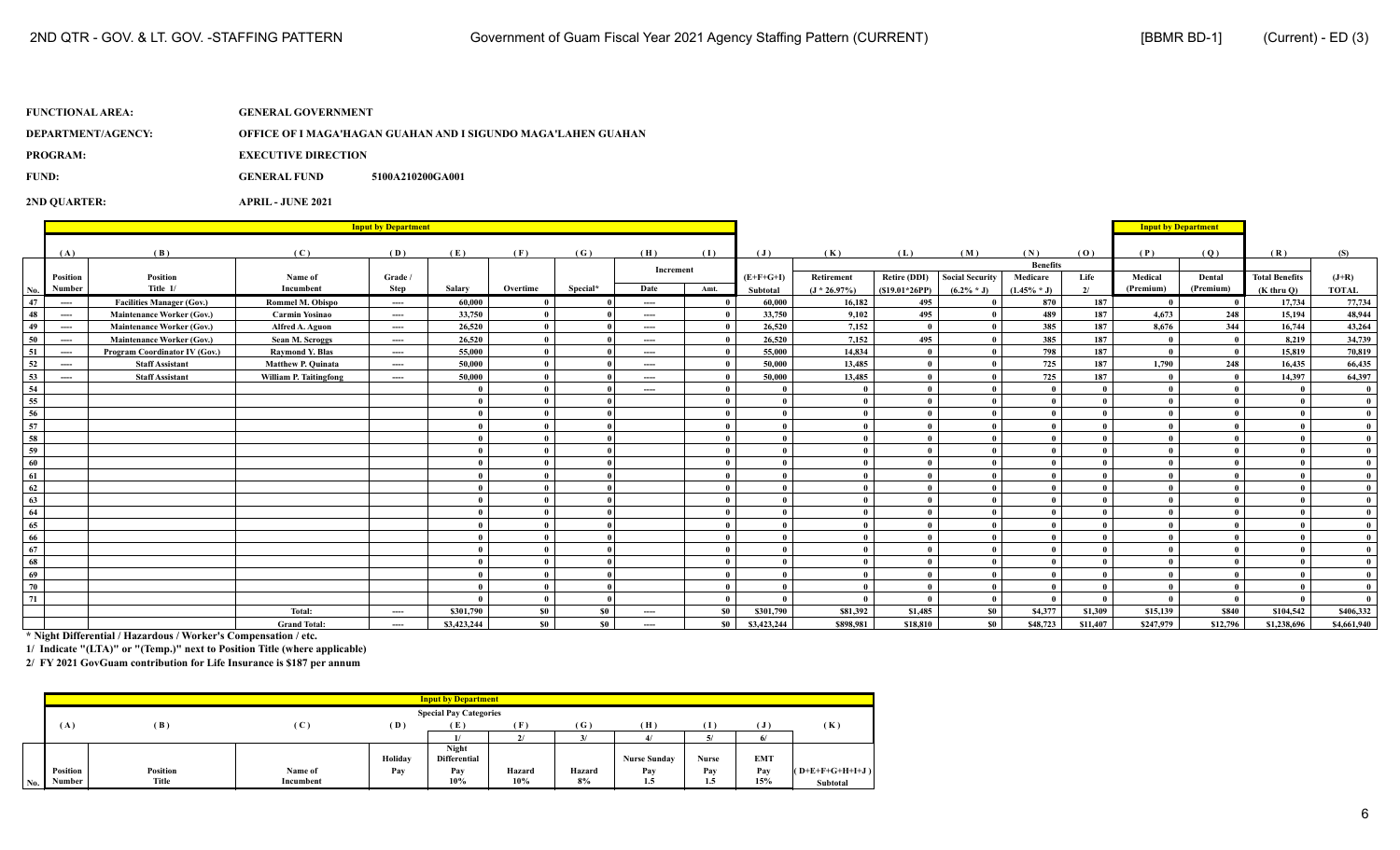| 47 | ----     | <b>Facilities Manager (Gov.)</b> | Rommel M. Obispo       | \$0            | \$0          | \$0            | \$0          | <b>SO</b> | \$0          | \$0      | \$0          |
|----|----------|----------------------------------|------------------------|----------------|--------------|----------------|--------------|-----------|--------------|----------|--------------|
| 48 | ----     | <b>Maintenance Worker (Gov.)</b> | Carmin Yosinao         |                | $\bf{0}$     | $\bf{0}$       | $\theta$     |           | $\theta$     | $\theta$ | 0            |
| 49 | ----     | <b>Maintenance Worker (Gov.)</b> | Alfred A. Aguon        |                | $\bf{0}$     | $\mathbf{0}$   | $\theta$     |           | $\theta$     |          |              |
| 50 | ----     | <b>Maintenance Worker (Gov.)</b> | Sean M. Scroggs        |                | $\bf{0}$     | $\mathbf{0}$   | $\Omega$     |           | $\theta$     | $\theta$ |              |
| 51 | ----     | Program Coordinator IV (Gov.)    | <b>Raymond Y. Blas</b> |                | $\bf{0}$     | $\mathbf{0}$   | $\theta$     |           | $\Omega$     |          | 0            |
| 52 | $\cdots$ | <b>Staff Assistant</b>           | Matthew P. Quinata     |                | $\bf{0}$     | $\bf{0}$       | $\mathbf{0}$ |           | $\mathbf{0}$ | $\theta$ | $\bf{0}$     |
| 53 | ----     | <b>Staff Assistant</b>           | William P. Taitingfong |                | $\bf{0}$     | $\mathbf{0}$   | $\Omega$     |           |              |          | 0            |
| 54 |          |                                  |                        |                | $\bf{0}$     | $\bf{0}$       | $\theta$     |           |              |          | 0            |
| 55 |          |                                  |                        |                | $\bf{0}$     | $\bf{0}$       | $\mathbf{0}$ |           |              |          |              |
| 56 |          |                                  |                        |                | $\bf{0}$     | $\mathbf{0}$   | $\mathbf{0}$ |           | $\theta$     | $\theta$ |              |
| 57 |          |                                  |                        |                | $\bf{0}$     | $\mathbf{0}$   | $\theta$     |           | $\theta$     | $\theta$ |              |
| 58 |          |                                  |                        |                | $\bf{0}$     | $\bf{0}$       | $\theta$     |           | $\theta$     |          |              |
| 59 |          |                                  |                        | $\Omega$       | $\mathbf{0}$ | $\mathbf{0}$   | $\theta$     | $\theta$  | $\theta$     | $\theta$ | $\mathbf{0}$ |
| 60 |          |                                  |                        |                | $\bf{0}$     | $\bf{0}$       | $\Omega$     |           |              |          | 0            |
| 61 |          |                                  |                        |                | $\bf{0}$     | $\bf{0}$       |              |           |              |          |              |
| 62 |          |                                  |                        |                | $\bf{0}$     | $\bf{0}$       | $\theta$     |           | $\theta$     |          |              |
| 63 |          |                                  |                        |                | $\bf{0}$     | $\bf{0}$       | $\theta$     |           | $\theta$     |          |              |
| 64 |          |                                  |                        |                | $\bf{0}$     | $\mathbf{0}$   | $\theta$     |           | $\theta$     | $\Omega$ |              |
| 65 |          |                                  |                        |                | $\bf{0}$     | $\bf{0}$       | $\theta$     |           | $\theta$     | $\theta$ |              |
| 66 |          |                                  |                        |                | $\bf{0}$     | $\mathbf{0}$   | $\mathbf{0}$ |           | $\theta$     | $\theta$ | $\theta$     |
| 67 |          |                                  |                        |                | $\bf{0}$     | $\mathbf{0}$   | $\mathbf{0}$ |           | $\mathbf{0}$ |          | 0            |
| 68 |          |                                  |                        |                | $\bf{0}$     | $\bf{0}$       | $\theta$     |           |              | $\Omega$ | 0            |
| 69 |          |                                  |                        |                | $\bf{0}$     | $\bf{0}$       | $\theta$     |           |              |          |              |
| 70 |          |                                  |                        |                | $\bf{0}$     | $\bf{0}$       | $\mathbf{0}$ |           | $\theta$     |          | 0            |
| 71 |          |                                  |                        |                | $\mathbf{0}$ | $\bf{0}$       | $\theta$     | $\theta$  | $\theta$     |          |              |
|    |          |                                  | <b>Grand Total:</b>    | S <sub>0</sub> | \$0\$        | S <sub>0</sub> | \$0\$        | \$0       | <b>SO</b>    | \$0      | \$0          |

**2/ Applies to law enforcement personnel**

**3/ Applies to solid waste employees**

**4/ 1 ½ of reg. rate of pay from 12am Friday to 12 midnight Sunday**

**5/ 1 ½ of reg. rate of pay on daily work exceeding 8 hours**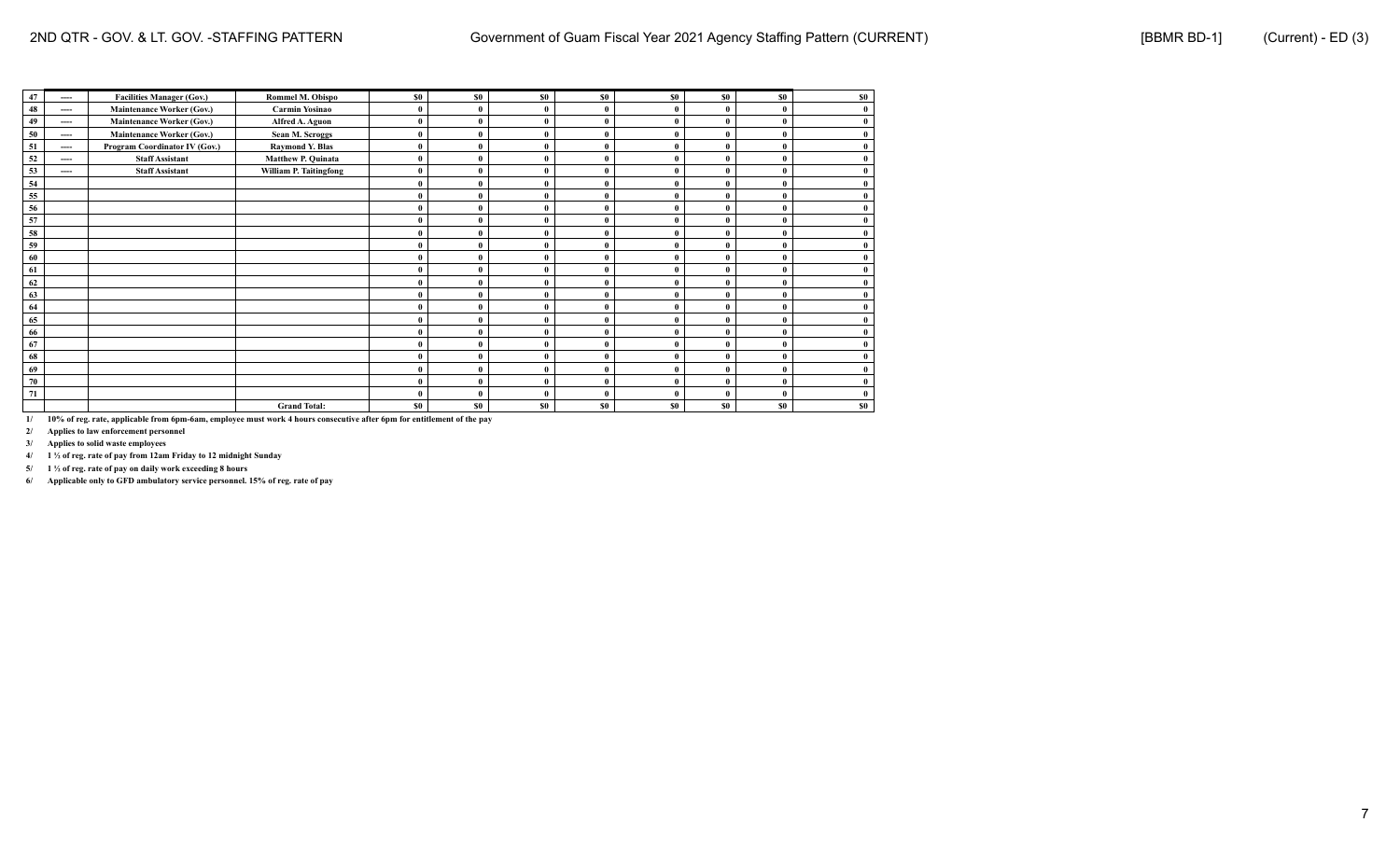**DEPARTMENT/AGENCY: OFFICE OF I MAGA'HAGAN GUAHAN AND I SIGUNDO MAGA'LAHEN GUAHAN**

**PROGRAM: GUAM LIAISON OFFICE**

**FUND: GENERAL FUND 5100A210200LG009** 

**2ND QUARTER: APRIL - JUNE 2021**

|                                                           |                                          |                                                        |                       | <b>Input by Department</b> |           |                     |          |                               |                      |             |                |                 |                              |                             |                              |           | <b>Input by Department</b> |                       |                              |
|-----------------------------------------------------------|------------------------------------------|--------------------------------------------------------|-----------------------|----------------------------|-----------|---------------------|----------|-------------------------------|----------------------|-------------|----------------|-----------------|------------------------------|-----------------------------|------------------------------|-----------|----------------------------|-----------------------|------------------------------|
|                                                           |                                          |                                                        |                       |                            |           |                     |          |                               |                      |             |                |                 |                              |                             |                              |           |                            |                       |                              |
|                                                           | (A)                                      | (B)                                                    | (C)                   | (D)                        | (E)       | (F)                 | (G)      | (H)                           | (I)                  | (J)         | (K)            | (L)             | (M)                          | (N)                         | (0)                          | (P)       | (Q)                        | (R)                   | (S)                          |
|                                                           | Position                                 | Position                                               | Name of               | Grade /                    |           |                     |          | Increment                     |                      | $(E+F+G+I)$ | Retirement     | Retire (DDI)    | <b>Social Security</b>       | <b>Benefits</b><br>Medicare | Life                         | Medical   | Dental                     | <b>Total Benefits</b> | $(J+R)$                      |
| No.∣                                                      | Number                                   | Title 1/                                               | Incumbent             | Step                       | Salary    | Overtime            | Special* | Date                          | Amt.                 | Subtotal    | $(J * 26.97%)$ | $(S19.01*26PP)$ | $(6.2\% * J)$                | $(1.45\% * J)$              | 2/                           | (Premium) | (Premium)                  | $(K$ thru $O$ )       | <b>TOTAL</b>                 |
| $\mathbf{1}$                                              | $\hspace{0.05cm} \ldots \hspace{0.05cm}$ | <b>Special Assistant</b><br>(Washington, D.C. Liaison) | Madeleine Z. Bordallo | $---$                      | \$50,000  | \$0                 | \$0      | $\cdots$                      | \$0                  | \$50,000    | \$13,485       | \$495           | \$0                          | \$725                       | \$0                          | <b>SO</b> | <b>SO</b>                  | \$14,705              | \$64,705                     |
| $\overline{\mathbf{2}}$                                   | $\cdots$                                 | <b>Staff Assistant</b>                                 | Rosanna M. Mantanona  | $\cdots$                   | 60.000    | $\mathbf{0}$        |          | $\cdots$                      | - 0                  | 60,000      | 16,182         | 495             | $\mathbf{0}$                 | 870                         | 187                          | 11,917    | 468                        | 30,119                | 90,119                       |
| $\overline{\mathbf{3}}$                                   |                                          |                                                        |                       |                            |           | $\theta$            |          |                               |                      |             |                |                 | $\theta$                     |                             | $\mathbf{0}$                 |           |                            |                       | - 0                          |
| $\overline{4}$                                            |                                          |                                                        |                       |                            |           | $\theta$            |          |                               |                      |             |                |                 |                              |                             | $\mathbf{0}$                 |           |                            |                       | $\mathbf{0}$                 |
| $\begin{array}{c c}\n\hline\n5 \\ \hline\n6\n\end{array}$ |                                          |                                                        |                       |                            |           |                     |          |                               |                      |             |                |                 |                              |                             | $\theta$                     |           |                            |                       |                              |
|                                                           |                                          |                                                        |                       |                            |           | - 0                 |          |                               | $\theta$             |             |                |                 | $\mathbf{0}$                 |                             | $\theta$                     |           |                            |                       |                              |
| $\overline{7}$                                            |                                          |                                                        |                       |                            |           | $\theta$            |          |                               | $\theta$             |             |                |                 | $\theta$                     |                             | $\mathbf{0}$                 |           |                            |                       | $\mathbf{0}$                 |
| 8                                                         |                                          |                                                        |                       |                            |           | $\mathbf{0}$        |          |                               | $\theta$             |             |                |                 | $\mathbf{0}$                 |                             | $\theta$                     |           |                            |                       |                              |
| $\overline{9}$                                            |                                          |                                                        |                       |                            |           | $\theta$            |          |                               | - 0                  |             |                |                 | $\theta$                     |                             | $\theta$                     |           |                            |                       | $\mathbf{0}$                 |
| 10                                                        |                                          |                                                        |                       |                            |           | - 0                 |          |                               | - 0                  |             |                | 0               | $\mathbf{0}$                 |                             | $\mathbf{0}$                 |           |                            |                       | $\mathbf{0}$                 |
| 11                                                        |                                          |                                                        |                       |                            |           | $\theta$            |          |                               | - 0                  |             |                | $\theta$        | $\mathbf{0}$                 |                             | $\mathbf{0}$                 |           |                            |                       |                              |
| 12                                                        |                                          |                                                        |                       |                            |           | $\mathbf{0}$        |          |                               | - 0                  |             |                |                 | $\mathbf{0}$                 |                             | $\mathbf{0}$                 |           |                            |                       |                              |
| 13                                                        |                                          |                                                        |                       |                            |           | - 0                 |          |                               |                      |             |                |                 | $\mathbf{0}$                 |                             |                              |           |                            |                       |                              |
| 14                                                        |                                          |                                                        |                       |                            |           | $\theta$            |          |                               | $\theta$             |             |                |                 | $\theta$                     |                             | $\mathbf{0}$                 |           |                            |                       |                              |
| 15                                                        |                                          |                                                        |                       |                            |           | - 0                 |          |                               | - 0                  |             |                |                 | $\mathbf{0}$                 |                             | $\mathbf{0}$                 |           |                            |                       |                              |
| 16                                                        |                                          |                                                        |                       |                            |           | $\mathbf{0}$        |          |                               | - 0                  |             |                |                 | $\mathbf{0}$                 |                             | $\mathbf{0}$                 |           |                            |                       | - 0                          |
| $\overline{17}$                                           |                                          |                                                        |                       |                            |           | - 0                 |          |                               | - 0                  |             |                |                 | $\mathbf{0}$                 |                             | $\mathbf{0}$                 |           |                            |                       | $\mathbf{0}$                 |
| 18                                                        |                                          |                                                        |                       |                            |           | $\mathbf{0}$        |          |                               | - 0                  |             |                | $\theta$        | $\theta$                     |                             | $\mathbf{0}$                 |           |                            |                       | $\mathbf{0}$                 |
| 19                                                        |                                          |                                                        |                       |                            |           | $\bf{0}$            |          |                               | - 0                  |             |                |                 | $\mathbf{0}$                 |                             | $\mathbf{0}$                 |           |                            |                       |                              |
| 20                                                        |                                          |                                                        |                       |                            |           | $\mathbf{0}$        |          |                               | - 0                  |             |                |                 | $\sqrt{ }$                   |                             | $\theta$                     |           |                            |                       |                              |
| $\overline{21}$                                           |                                          |                                                        |                       |                            |           | - 0                 |          |                               | $\theta$             |             |                |                 | $\theta$                     |                             | $\mathbf{0}$                 |           |                            |                       | $\mathbf{a}$                 |
| 22<br>$\overline{23}$                                     |                                          |                                                        |                       |                            |           | $\mathbf{0}$        |          |                               | $\theta$<br>$\theta$ |             |                |                 | $\theta$                     |                             | $\theta$                     |           |                            |                       | $\mathbf{0}$                 |
| 24                                                        |                                          |                                                        |                       |                            |           | $\mathbf{0}$<br>- 0 |          |                               |                      |             |                |                 | $\mathbf{0}$<br>$\mathbf{0}$ |                             | $\mathbf{0}$<br>$\mathbf{0}$ |           |                            |                       | $\mathbf{0}$<br>$\mathbf{0}$ |
| 25                                                        |                                          |                                                        |                       |                            |           | $\mathbf{0}$        |          |                               | $\overline{0}$       |             |                |                 | - 0                          |                             | $\mathbf{0}$                 |           |                            |                       | - 0                          |
|                                                           |                                          |                                                        | <b>Grand Total:</b>   | ----                       | \$110,000 | \$0                 | \$0      | $\hspace{1.5cm} \textbf{---}$ | \$0                  | \$110,000   | \$29,667       | \$990           | \$0                          | \$1,595                     | \$187                        | \$11,917  | \$468                      | \$44,824              | \$154,824                    |

**\* Night Differential / Hazardous / Worker's Compensation / etc.**

**1/ Indicate "(LTA)" or "(Temp.)" next to Position Title (where applicable)**

|                     |                 |                 |                |         | <b>Input by Department</b>    |          |        |                     |       |            |                   |
|---------------------|-----------------|-----------------|----------------|---------|-------------------------------|----------|--------|---------------------|-------|------------|-------------------|
|                     |                 |                 |                |         | <b>Special Pay Categories</b> |          |        |                     |       |            |                   |
|                     | (A)             | (B)             | $(\mathbf{C})$ | (D)     | (E)                           | ſ F      | (G)    | (H)                 |       |            | (K)               |
|                     |                 |                 |                |         |                               | $\gamma$ |        |                     |       |            |                   |
|                     |                 |                 |                |         | <b>Night</b>                  |          |        |                     |       |            |                   |
|                     |                 |                 |                | Holiday | <b>Differential</b>           |          |        | <b>Nurse Sunday</b> | Nurse | <b>EMT</b> |                   |
|                     | <b>Position</b> | <b>Position</b> | Name of        | Pay     | Pay                           | Hazard   | Hazard | Pav                 | Pay   | Pav        | $(O+E+F+G+H+I+J)$ |
| $\vert$ No. $\vert$ | Number          | Title           | Incumbent      |         | 10%                           | 10%      | 8%     | 1.5                 | 1.5   | 15%        | <b>Subtotal</b>   |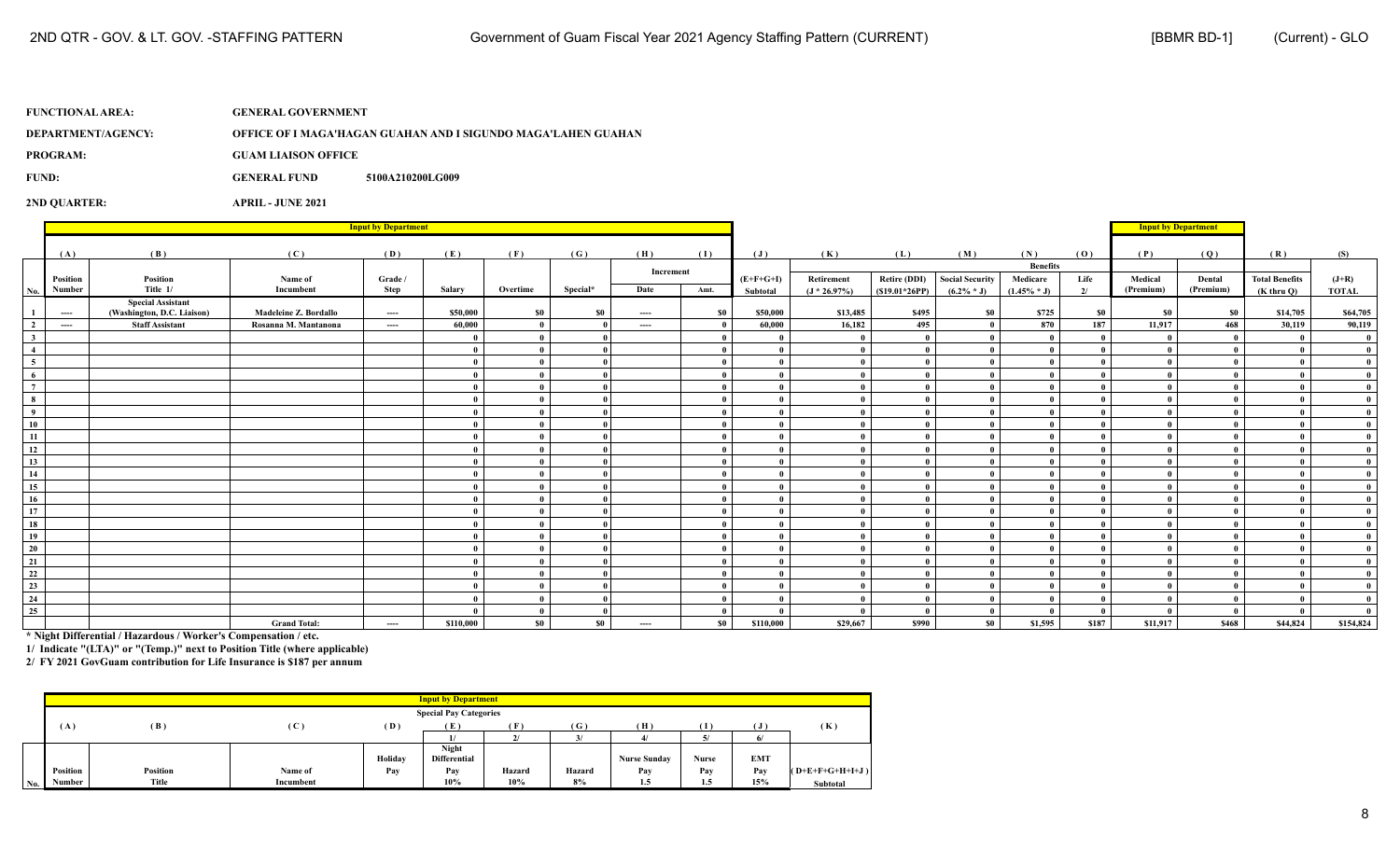|                         |          | <b>Special Assistant</b>   |                       |          |              |              |              |              |              |              |           |
|-------------------------|----------|----------------------------|-----------------------|----------|--------------|--------------|--------------|--------------|--------------|--------------|-----------|
|                         | $\cdots$ | (Washington, D.C. Liaison) | Madeleine Z. Bordallo | \$0      | \$0          | \$0          | \$0          | \$0          | \$0          | \$0          | <b>SO</b> |
| $\overline{2}$          | ----     | <b>Staff Assistant</b>     | Rosanna M. Mantanona  | $\bf{0}$ | $\bf{0}$     | $\bf{0}$     | $\theta$     | $\theta$     | $\mathbf{0}$ | $\theta$     |           |
| $\mathbf{3}$            |          |                            |                       | $\bf{0}$ | $\theta$     | $\bf{0}$     | $\theta$     | $\theta$     |              | $\mathbf{0}$ |           |
| $\overline{4}$          |          |                            |                       | $\bf{0}$ | $\mathbf{0}$ | $\bf{0}$     | $\theta$     | $\theta$     | $\mathbf{0}$ | $\mathbf{0}$ |           |
| $\overline{\mathbf{5}}$ |          |                            |                       | $\bf{0}$ | $\mathbf{0}$ | $\mathbf{0}$ | $\mathbf{0}$ | $\theta$     |              | $\mathbf{0}$ |           |
| 6                       |          |                            |                       | $\bf{0}$ | $\mathbf{0}$ | $\bf{0}$     |              | $\theta$     | $\theta$     | $\theta$     |           |
| $\overline{7}$          |          |                            |                       | $\bf{0}$ | $\theta$     | $\theta$     | $\theta$     |              | $\theta$     | $\theta$     |           |
| 8                       |          |                            |                       | $\bf{0}$ | $\mathbf{0}$ | $\bf{0}$     | $\theta$     | $\theta$     | $\theta$     | $\mathbf{0}$ |           |
| 9                       |          |                            |                       | $\bf{0}$ | $\theta$     | $\theta$     | $\theta$     | $\theta$     |              | $\mathbf{0}$ |           |
| ${\bf 10}$              |          |                            |                       | $\theta$ | $\theta$     | $\bf{0}$     | $\theta$     | $\theta$     | $\theta$     | $\mathbf{0}$ |           |
| $11\,$                  |          |                            |                       | $\bf{0}$ | $\mathbf{0}$ | $\bf{0}$     | $\theta$     | $\theta$     | $\theta$     | $\mathbf{0}$ |           |
| 12                      |          |                            |                       | $\bf{0}$ | $\theta$     | $\theta$     | $\theta$     | $\theta$     | $\theta$     | $\mathbf{0}$ |           |
| 13                      |          |                            |                       | $\bf{0}$ | $\bf{0}$     | $\bf{0}$     | $\theta$     | $\theta$     | $\mathbf{0}$ | $\mathbf{0}$ |           |
| 14                      |          |                            |                       | $\bf{0}$ | $\mathbf{0}$ | $\theta$     | $\theta$     | $\theta$     |              | $\mathbf{0}$ |           |
| 15                      |          |                            |                       | $\theta$ | $\theta$     | $\bf{0}$     |              | $\mathbf{0}$ |              | $\mathbf{0}$ |           |
| 16                      |          |                            |                       | $\bf{0}$ | $\theta$     | $\bf{0}$     | $\theta$     | $\theta$     | $\theta$     | $\mathbf{0}$ |           |
| 17                      |          |                            |                       | $\bf{0}$ | $\mathbf{0}$ | $\bf{0}$     | $\theta$     | $\theta$     | $\mathbf{0}$ | $\mathbf{0}$ |           |
| 18                      |          |                            |                       | $\bf{0}$ | $\mathbf{0}$ | $\theta$     | $\theta$     |              |              | $\theta$     |           |
| 19                      |          |                            |                       | $\bf{0}$ | $\theta$     | $\bf{0}$     | $\theta$     | $\theta$     | $\mathbf 0$  | $\theta$     |           |
| 20                      |          |                            |                       | $\bf{0}$ | $\theta$     | $\theta$     | $\theta$     | $\theta$     | $\theta$     | $\mathbf{0}$ |           |
| 21                      |          |                            |                       | $\bf{0}$ | $\theta$     | $\bf{0}$     | $\theta$     | $\theta$     | $\theta$     | $\mathbf{0}$ |           |
| 22                      |          |                            |                       | $\bf{0}$ | $\theta$     | $\theta$     | $\theta$     | $\theta$     |              | $\mathbf{0}$ |           |
| 23                      |          |                            |                       | $\bf{0}$ | $\mathbf{0}$ | $\bf{0}$     | $\mathbf{0}$ | $\bf{0}$     | $\mathbf 0$  | $\mathbf{0}$ |           |
| 24                      |          |                            |                       | $\bf{0}$ | $\mathbf{0}$ | $\bf{0}$     | $\mathbf{0}$ |              | $\theta$     | $\theta$     |           |
| 25                      |          |                            |                       | $\theta$ | $\theta$     | $\bf{0}$     | $\theta$     | $\theta$     | $\theta$     | $\theta$     |           |
|                         |          |                            | <b>Grand Total:</b>   | \$0      | \$0          | \$0          | \$0          | \$0          | \$0          | \$0          | \$0       |

**2/ Applies to law enforcement personnel**

**3/ Applies to solid waste employees**

**4/ 1 ½ of reg. rate of pay from 12am Friday to 12 midnight Sunday**

**5/ 1 ½ of reg. rate of pay on daily work exceeding 8 hours**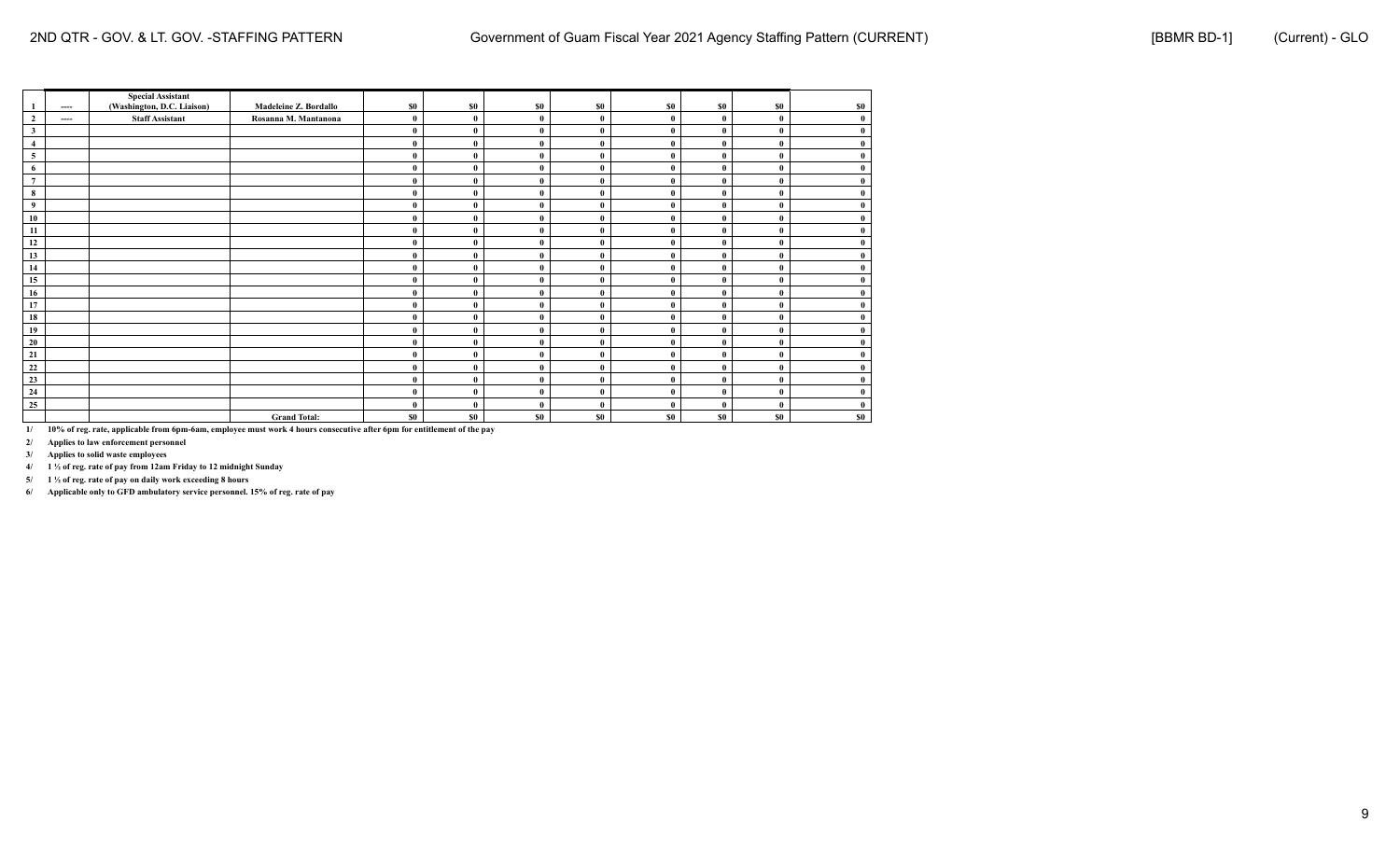| <b>FUNCTIONAL AREA:</b> | <b>GENERAL GOVERNMENT</b> |                                                               |
|-------------------------|---------------------------|---------------------------------------------------------------|
| DEPARTMENT/AGENCY:      |                           | OFFICE OF I MAGA'HAGAN GUAHAN AND I SIGUNDO MAGA'LAHEN GUAHAN |
| <b>PROGRAM:</b>         | <b>GOVERNMENT HOUSE</b>   |                                                               |
| FUND:                   | <b>GENERAL FUND</b>       | 5100A210210SE007 (Per OFB Request)                            |
| <b>2ND OUARTER:</b>     | <b>APRIL - JUNE 2021</b>  |                                                               |

**Input by Department Input by Department** (A) (B) (C) (D) (E) (F) (G) (H) (I) (J) (K) (L) (M) (N) (O) (P) (Q) (R) (S) **Increment**<br> **Increment**<br> **Interventional Contract Contract Contract Contract Contract Contract Contract Contract Contract Contract Contract Contract Contract Contract Contract Contract Contract Contract Contract Contract Position Position Name of Grade / (E+F+G+I) Retirement Retire (DDI) Social Security Medicare Life Medical Dental Total Benefits (J+R)** No. Number | Title 1/ | Incumbent | Step | Salary | Overtime | Special\* | Date | Amt. | Subtotal | (J\*26.97%) | (S19.01\*26PP) | (6.2%\*J) | 2/ | (Premium) | (Premium) | (Kthru Q) | TOTAL **(1) ---- Special Assistant**<br>(Government House Manager) (Government House Manager) | Andrea M. Finona | ---- | S55,000 | S0 | --- | S0 | S55,000 | S14,834 | S495 | S798 | S187 | S7,284 | S281 | S23,879 | S78,879 2 | --- | Housekeeper(Gov.) | Virginia L. McBride | ---- | 33,911 | 0 | 0 --- | 0 | 33,911 | 9,146 | 495 | 0 | 492 | 187 | 4,673 | 248 | 15,241 | 49,152 3 | --- | Staff Assistant | Loraine Q. Aguon | ---- | 28,000 | 0 | --- | 0 | 28,000 | 7,552 | 0 | 0 | 406 | 187 | 4,673 | 248 | 13,066 | 41,066 4 | ---- | Staff Assistant | Josefa T. Pangelinan | ---- | 28,000 | 0 | --- | 0 | 28,000 | 7,552 | 0 | 0 | 406 | 187 | 4,673 | 248 | 13,066 | 41,066 5 ] 5 [ --- | Staff Assistant | Mary S. Perez | --- | 28,000 | 0 | --- | 0 | 28,000 | 7,552 | 495 | 0 | 406 | 187 | 4,673 | 248 | 13,561 | 41,561 6 | Maintenance Worker | Glenn J. Quinata | | 26,520 | 0 | 0 | 1 | 26,520 | 7,152 | 0 | 385 | 187 | 4,673 | 248 | 12,645 | 39,165 **\*Resignation 5/14/21 (7) (0) (0) 0 (0) (0) (0) (0) (0) (0) (0) (0) (0) (0) (0) (8) (0) (0) 0 (0) (0) (0) (0) (0) (0) (0) (0) (0) (0) (0) (9) (0) (0) 0 (0) (0) (0) (0) (0) (0) (0) (0) (0) (0) (0) (10) (0) (0) 0 (0) (0) (0) (0) (0) (0) (0) (0) (0) (0) (0) (11) (0) (0) 0 (0) (0) (0) (0) (0) (0) (0) (0) (0) (0) (0) (12) (0) (0) 0 (0) (0) (0) (0) (0) (0) (0) (0) (0) (0) (0) (13) (0) (0) 0 (0) (0) (0) (0) (0) (0) (0) (0) (0) (0) (0) (14) (0) (0) 0 (0) (0) (0) (0) (0) (0) (0) (0) (0) (0) (0) (15) (0) (0) 0 (0) (0) (0) (0) (0) (0) (0) (0) (0) (0) (0) (16) (0) (0) 0 (0) (0) (0) (0) (0) (0) (0) (0) (0) (0) (0) (17) (0) (0) 0 (0) (0) (0) (0) (0) (0) (0) (0) (0) (0) (0) (18) (0) (0) 0 (0) (0) (0) (0) (0) (0) (0) (0) (0) (0) (0) (19) (0) (0) 0 (0) (0) (0) (0) (0) (0) (0) (0) (0) (0) (0) (20) (0) (0) 0 (0) (0) (0) (0) (0) (0) (0) (0) (0) (0) (0) (21) (0) (0) 0 (0) (0) (0) (0) (0) (0) (0) (0) (0) (0) (0) (22) (0) (0) 0 (0) (0) (0) (0) (0) (0) (0) (0) (0) (0) (0) (23) (0) (0) 0 (0) (0) (0) (0) (0) (0) (0) (0) (0) (0) (0) (24) (0) (0) 0 (0) (0) (0) (0) (0) (0) (0) (0) (0) (0) (0) (25) (0) (0) 0 (0) (0) (0) (0) (0) (0) (0) (0) (0) (0) (0)** Grand Total: | ---- | \$199,431 | \$0 | --- | \$0 | \$199,431 | \$53,788 | \$1,485 | \$0 | \$2,893 | \$1,122 | \$30,649 | \$1,521 | \$91,458 | \$290,889

**\* Night Differential / Hazardous / Worker's Compensation / etc.**

**1/ Indicate "(LTA)" or "(Temp.)" next to Position Title (where applicable)**

|     |          |                            |                                |         | <b>Input by Department</b>    |              |               |                     |                |            |                   |
|-----|----------|----------------------------|--------------------------------|---------|-------------------------------|--------------|---------------|---------------------|----------------|------------|-------------------|
|     |          |                            |                                |         | <b>Special Pay Categories</b> |              |               |                     |                |            |                   |
|     | (A)      | (B)                        | $\left( \, {\bf C} \, \right)$ | (D)     | (E)                           | (F)          | (G)           | (H)                 | $(\mathbf{I})$ | ิง         | (K)               |
|     |          |                            |                                |         |                               | $\mathbf{v}$ | $\frac{3}{2}$ |                     | 5.             |            |                   |
|     |          |                            |                                | Holiday | Night<br><b>Differential</b>  |              |               | <b>Nurse Sunday</b> | <b>Nurse</b>   | <b>EMT</b> |                   |
|     | Position | Position                   | Name of                        | Pay     | Pay                           | Hazard       | Hazard        | Pay                 | Pay            | Pay        | $(O+E+F+G+H+I+J)$ |
| No. | Number   | Title                      | Incumbent                      |         | 10%                           | 10%          | 8%            | 1.5                 | 1.5            | 15%        | Subtotal          |
|     |          | <b>Special Assistant</b>   |                                |         |                               |              |               |                     |                |            |                   |
|     | $---$    | (Government House Manager) | Andrea M. Finona               | \$0     | \$0                           | S0           | \$0           | \$0                 | S <sub>0</sub> | <b>SO</b>  | \$0               |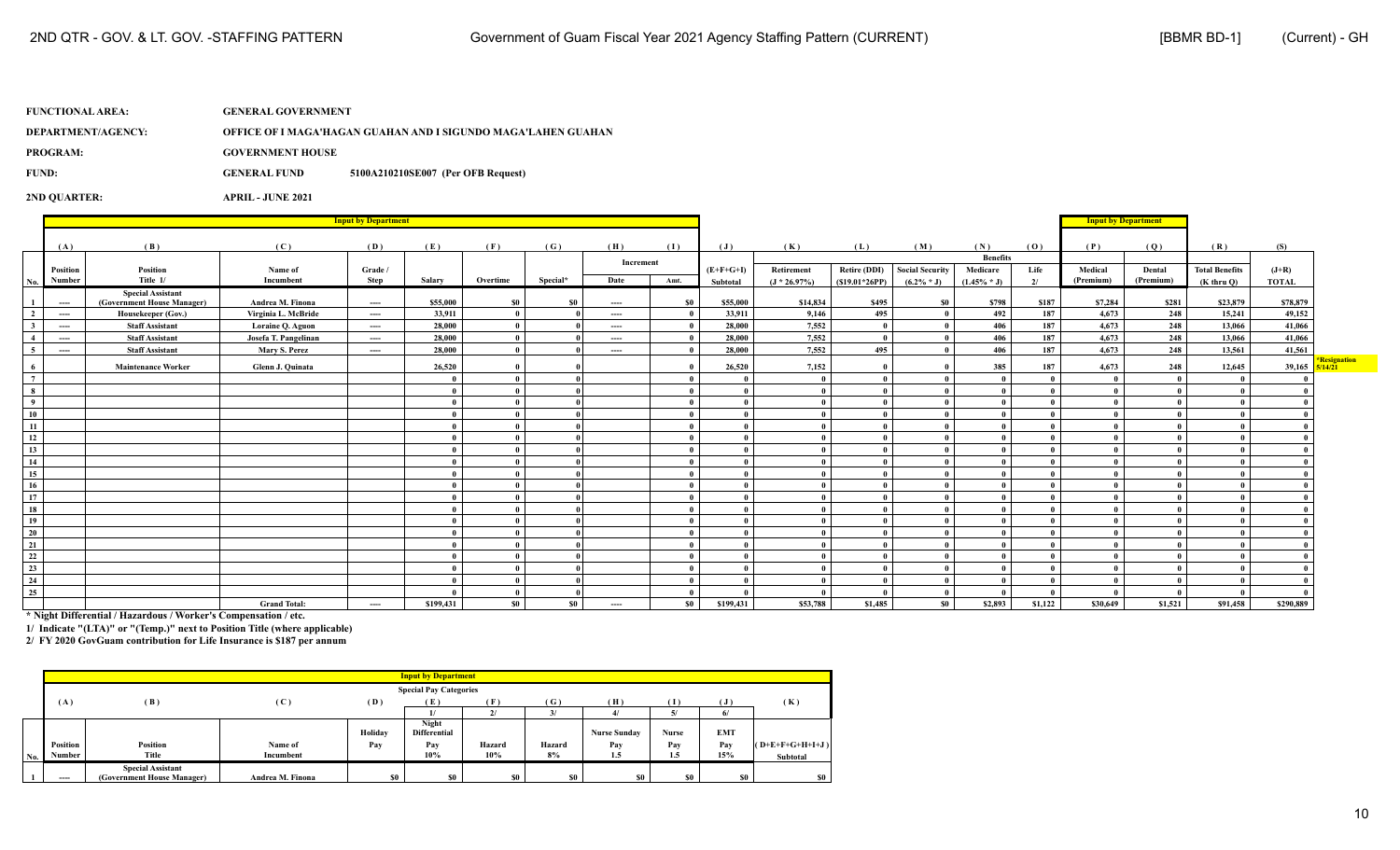| $\overline{2}$   | ----  | Housekeeper (Gov.)        | Virginia L. McBride  | $\bf{0}$ | $\mathbf{0}$ | $\mathbf{0}$ | 0            | $\mathbf{0}$ | $\mathbf{0}$   | $\mathbf{0}$ | $\bf{0}$     |
|------------------|-------|---------------------------|----------------------|----------|--------------|--------------|--------------|--------------|----------------|--------------|--------------|
| $\mathbf{3}$     | $---$ | <b>Staff Assistant</b>    | Loraine Q. Aguon     | $\bf{0}$ | $\mathbf{0}$ | $\mathbf{0}$ |              | $\mathbf{0}$ | $\mathbf{0}$   | $\mathbf{0}$ | $\bf{0}$     |
| $\overline{4}$   | $---$ | <b>Staff Assistant</b>    | Josefa T. Pangelinan | $\bf{0}$ | $\mathbf{0}$ | $\mathbf{0}$ |              | $\theta$     | $\mathbf{0}$   | $\mathbf{0}$ | $\bf{0}$     |
| $\overline{5}$   | $---$ | <b>Staff Assistant</b>    | Mary S. Perez        | $\bf{0}$ | $\mathbf{0}$ | 0            |              | $\mathbf{0}$ | $\theta$       | $\mathbf{0}$ | $\bf{0}$     |
| 6                |       | <b>Maintenance Worker</b> | Glenn J. Quinata     | $\bf{0}$ | $\mathbf{0}$ | $\mathbf{0}$ |              | $\mathbf{0}$ | $\mathbf{0}$   | $\mathbf{0}$ | $\bf{0}$     |
| $\boldsymbol{7}$ |       |                           |                      | $\bf{0}$ | $\mathbf{0}$ | $\bf{0}$     |              | $\bf{0}$     | $\bf{0}$       |              |              |
| $\bf8$           |       |                           |                      | $\bf{0}$ | $\mathbf{0}$ | $\mathbf{0}$ |              | $\mathbf{0}$ | $\bf{0}$       | $\mathbf{0}$ | $\bf{0}$     |
| 9                |       |                           |                      | $\bf{0}$ | $\mathbf{0}$ | $\mathbf{0}$ |              | $\mathbf{0}$ | $\theta$       | $\mathbf{0}$ |              |
| 10               |       |                           |                      | $\bf{0}$ | $\theta$     | $\theta$     |              | $\theta$     | $\theta$       |              | $\mathbf{0}$ |
| 11               |       |                           |                      | $\bf{0}$ | $\theta$     | $\mathbf{0}$ |              | $\mathbf{0}$ | $\theta$       | $\theta$     |              |
| 12               |       |                           |                      | $\bf{0}$ | $\theta$     | $\Omega$     |              | $\theta$     | $\theta$       |              | $\mathbf{0}$ |
| 13               |       |                           |                      | $\bf{0}$ | $\mathbf{0}$ | $\mathbf{0}$ | $\mathbf{0}$ | $\mathbf{0}$ | $\theta$       | $\mathbf{0}$ | $\mathbf{0}$ |
| 14               |       |                           |                      | $\bf{0}$ | $\theta$     | $\mathbf{0}$ |              | $\mathbf{0}$ | $\theta$       | O            | $\bf{0}$     |
| 15               |       |                           |                      | $\bf{0}$ | $\theta$     | $\mathbf{0}$ | $\mathbf{0}$ | $\mathbf{0}$ | $\bf{0}$       | $\mathbf{0}$ | $\bf{0}$     |
| 16               |       |                           |                      | $\bf{0}$ | $\theta$     | 0            |              | $\theta$     | $\theta$       |              | $\bf{0}$     |
| 17               |       |                           |                      | $\bf{0}$ | $\theta$     | $\mathbf{0}$ | $\theta$     | $\mathbf{0}$ | $\theta$       | $\mathbf{0}$ | $\bf{0}$     |
| ${\bf 18}$       |       |                           |                      | $\bf{0}$ | $\theta$     | 0            |              | $\theta$     | $\theta$       |              | $\bf{0}$     |
| 19               |       |                           |                      | $\bf{0}$ | $\theta$     | $\mathbf{0}$ | $\mathbf{0}$ | $\theta$     | $\theta$       |              | $\bf{0}$     |
| 20               |       |                           |                      | $\bf{0}$ | $\mathbf{0}$ | $\mathbf{0}$ |              | $\theta$     | $\theta$       |              | $\bf{0}$     |
| 21               |       |                           |                      | $\bf{0}$ | $\mathbf{0}$ | $\mathbf{0}$ |              | $\theta$     | $\theta$       |              | $\bf{0}$     |
| 22               |       |                           |                      | $\bf{0}$ | $\mathbf{0}$ | $\mathbf{0}$ |              | $\theta$     | $\theta$       |              | $\bf{0}$     |
| 23               |       |                           |                      | $\bf{0}$ | $\theta$     | $\mathbf{0}$ |              | $\theta$     | $\theta$       |              | $\bf{0}$     |
| 24               |       |                           |                      | $\bf{0}$ | $\theta$     | $\mathbf{0}$ |              | $\theta$     | $\theta$       |              | $\bf{0}$     |
| $\frac{25}{25}$  |       |                           |                      | $\bf{0}$ | $\mathbf{0}$ | $\mathbf{0}$ |              | $\mathbf{0}$ | $\theta$       | $\mathbf{0}$ | $\bf{0}$     |
|                  |       |                           | <b>Grand Total:</b>  | \$0      | \$0          | \$0          | \$0          | \$0          | S <sub>0</sub> | \$0          | \$0          |

**2/ Applies to law enforcement personnel**

**3/ Applies to solid waste employees**

**4/ 1 ½ of reg. rate of pay from 12am Friday to 12 midnight Sunday**

**5/ 1 ½ of reg. rate of pay on daily work exceeding 8 hours**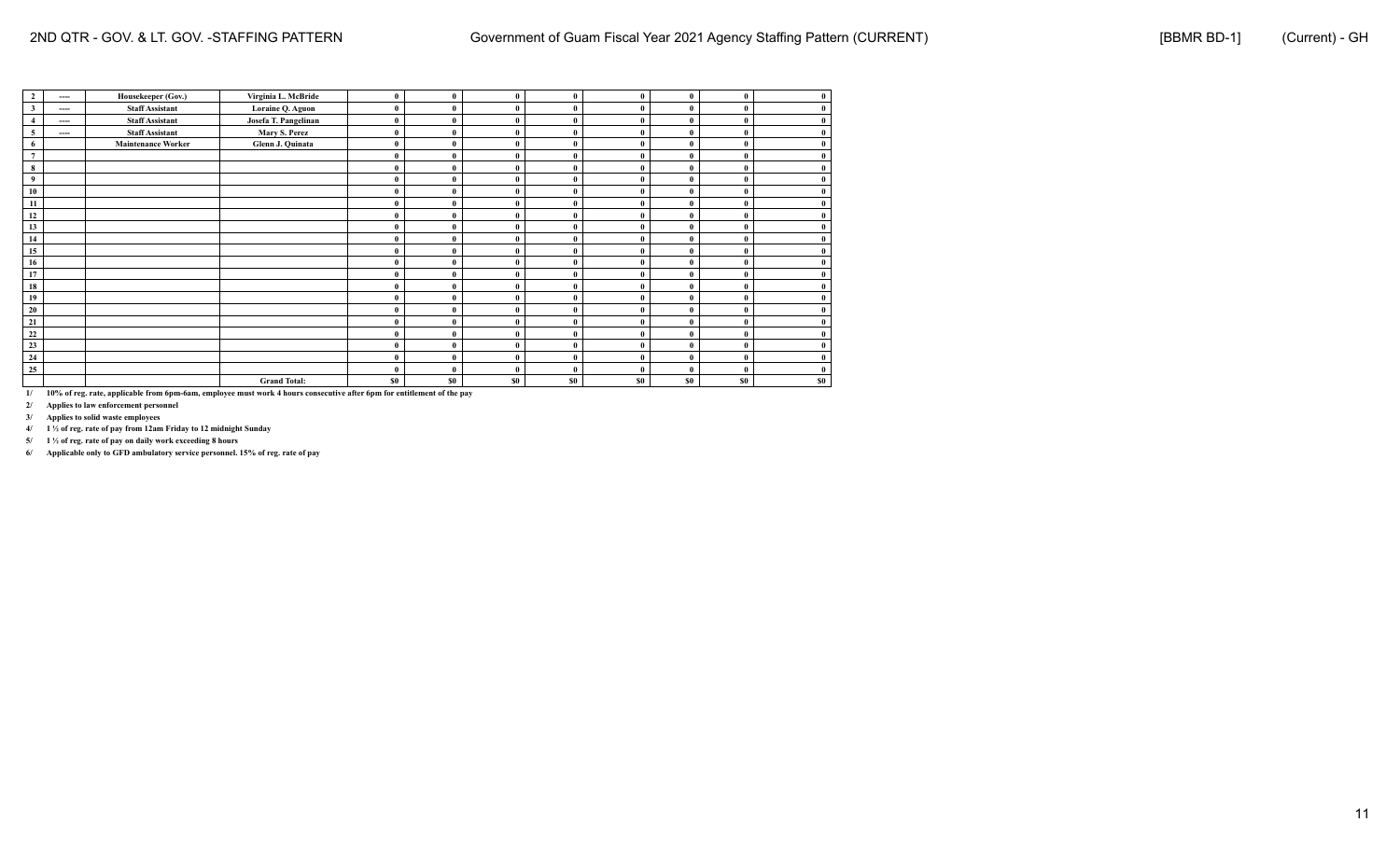**DEPARTMENT/AGENCY: OFFICE OF I MAGA'HAGAN GUAHAN AND I SIGUNDO MAGA'LAHEN GUAHAN**

**PROGRAM: OFFICE OF I SIGUNDO MAGA'LAHEN GUAHAN**

**FUND: GENERAL FUND 5100A210300GA001 (Per OFB Request)**

**2ND QUARTER: APRIL - JUNE 2021**

|                         |          |                                                                       |                            | <b>Input by Department</b> |           |              |          |           |       |             |                 |                 |                        |                             |         | <b>Input by Department</b> |           |                       |              |
|-------------------------|----------|-----------------------------------------------------------------------|----------------------------|----------------------------|-----------|--------------|----------|-----------|-------|-------------|-----------------|-----------------|------------------------|-----------------------------|---------|----------------------------|-----------|-----------------------|--------------|
|                         | (A)      | (B)                                                                   | (C)                        | (D)                        | (E)       | (F)          | (G)      | (H)       | (I)   | (J)         | (K)             | (L)             | (M)                    | (N)                         | (0)     | (P)                        | (Q)       | (R)                   | (S)          |
|                         | Position | Position                                                              | Name of                    | Grade /                    |           |              |          | Increment |       | $(E+F+G+I)$ | Retirement      | Retire (DDI)    | <b>Social Security</b> | <b>Benefits</b><br>Medicare | Life    | Medical                    | Dental    | <b>Total Benefits</b> | $(J+R)$      |
| No.                     | Number   | Title 1/                                                              | Incumbent                  | Step                       | Salary    | Overtime     | Special* | Date      | Amt.  | Subtotal    | $(J * 26.97\%)$ | $(S19.01*26PP)$ | $(6.2\% * J)$          | $(1.45\% * J)$              | 2/      | (Premium)                  | (Premium) | $(K$ thru $O$ )       | <b>TOTAL</b> |
| $\overline{1}$          | $---$    | <b>Lieutenant Governor</b>                                            | Joshua F. Tenorio          | $---$                      | \$85,000  | - \$0        | - \$0    | $---$     | - \$0 | \$85,000    | - \$0           | - \$0           | - \$0                  | \$1,233                     | \$187   | \$4,673                    | \$248     | \$6,341               | \$91,341     |
| $\overline{2}$          | $\cdots$ | <b>Special Assistant (Executive</b><br>Assistant to the Lt. Governor) | Josephine C. Cepeda        | $\cdots$                   | 65,000    | $\theta$     |          | ----      |       | 65,000      | 17,531          |                 |                        | 943                         | 187     |                            |           | 18,661                | 83,661       |
| $\overline{\mathbf{3}}$ | $\cdots$ | Program Director (Gov.)                                               | Robert J.G. San Agustin II | ----                       | 55,000    | $\mathbf{0}$ |          | ----      |       | 55,000      | 14,834          | 495             | $\mathbf{0}$           | 798                         | 187     | 1,790                      | 248       | 18,352                | 73,352       |
| $\overline{4}$          | $\cdots$ | <b>Staff Assistant</b>                                                | <b>Agusto B. Aflague</b>   | $\cdots$                   | 55,000    | $\mathbf{0}$ |          | $\cdots$  |       | 55,000      | 14,834          |                 |                        | 798                         | 187     | 1,790                      | 248       | 17,857                | 72,857       |
| 5 <sup>5</sup>          | $\cdots$ | Program Director (Gov.)                                               | <b>George M. Flores</b>    | $---$                      | 55,000    | $\mathbf{0}$ |          | ----      |       | 55,000      | 14,834          | 495             |                        | 798                         | 187     | 4,673                      | 248       | 21,235                | 76,235       |
| 6                       | $---$    | Program Coordinator III (Gov.)                                        | Florentina A. Terlaje      | $---$                      | 40,762    | $\mathbf{0}$ |          | ----      |       | 40,762      | 10,994          |                 |                        | 591                         | 187     |                            |           | 11,772                | 52,534       |
| $7\overline{ }$         |          |                                                                       |                            |                            |           | $\theta$     |          |           |       |             | $\theta$        |                 | $\mathbf{0}$           |                             |         |                            |           | $\overline{ }$        | $\bf{0}$     |
| $\bf8$                  |          |                                                                       |                            |                            |           | $\theta$     |          |           |       |             | $\theta$        |                 | $\mathbf{0}$           |                             |         |                            |           |                       | $\bf{0}$     |
| $\overline{9}$          |          |                                                                       |                            |                            |           | $\theta$     |          |           |       |             | $\theta$        |                 | $\mathbf{0}$           |                             |         |                            |           |                       | $\mathbf{0}$ |
| $\overline{10}$         |          |                                                                       |                            |                            |           | - 0          |          |           |       |             |                 |                 | $\mathbf{0}$           |                             |         |                            |           |                       | $\bf{0}$     |
| 11                      |          |                                                                       |                            |                            |           | $\theta$     |          |           |       |             | $\theta$        |                 | $\theta$               |                             |         |                            |           |                       | $\mathbf{0}$ |
| 12                      |          |                                                                       |                            |                            |           | $\mathbf{0}$ |          |           |       |             | $\mathbf{0}$    |                 | $\mathbf{0}$           |                             |         |                            |           |                       | $\theta$     |
| $\overline{13}$         |          |                                                                       |                            |                            |           | $\mathbf{0}$ |          |           |       |             | $\theta$        |                 | $\mathbf{0}$           |                             |         |                            |           |                       | $\theta$     |
| 14                      |          |                                                                       |                            |                            |           | $\mathbf{0}$ |          |           |       |             | $\mathbf{0}$    |                 | $\mathbf{0}$           |                             |         |                            |           |                       | $\mathbf{0}$ |
| 15                      |          |                                                                       |                            |                            |           | $\mathbf{0}$ |          |           |       |             | $\theta$        |                 | $\mathbf{0}$           |                             |         |                            |           |                       | $\mathbf{0}$ |
| 16                      |          |                                                                       |                            |                            |           | $\mathbf{0}$ |          |           |       |             | $\theta$        |                 | $\mathbf{0}$           |                             |         |                            |           |                       | $\mathbf{0}$ |
| 17                      |          |                                                                       |                            |                            |           | - 0          |          |           |       |             |                 |                 | $\mathbf{0}$           |                             |         |                            |           |                       | $\bf{0}$     |
| 18                      |          |                                                                       |                            |                            |           | $\theta$     |          |           |       |             |                 |                 | $\mathbf{0}$           |                             |         |                            |           |                       | $\bf{0}$     |
| $\overline{19}$         |          |                                                                       |                            |                            |           | $\mathbf{0}$ |          |           |       |             | $\theta$        |                 | $\mathbf{0}$           |                             |         |                            |           |                       | $\bf{0}$     |
| $\overline{20}$         |          |                                                                       |                            |                            |           | $\mathbf{0}$ |          |           |       |             | $\theta$        |                 | $\mathbf{0}$           |                             |         |                            |           |                       | $\mathbf{0}$ |
| $\overline{21}$         |          |                                                                       |                            |                            |           | $\mathbf{0}$ |          |           |       |             | $\theta$        |                 | $\mathbf{0}$           |                             |         |                            |           |                       | $\mathbf{0}$ |
| 22                      |          |                                                                       |                            |                            |           | $\mathbf{0}$ |          |           |       |             | $\theta$        |                 | $\theta$               |                             |         |                            |           |                       | $\mathbf{0}$ |
| $\overline{23}$         |          |                                                                       |                            |                            |           | $\mathbf{0}$ |          |           |       |             | $\mathbf{0}$    |                 | $\mathbf{0}$           |                             |         |                            |           |                       | $\mathbf{0}$ |
| 24                      |          |                                                                       |                            |                            |           | $\mathbf{0}$ |          |           |       |             | $\theta$        |                 | $\mathbf{0}$           |                             |         |                            |           |                       | $\bf{0}$     |
| $\overline{25}$         |          |                                                                       |                            |                            |           | $\mathbf{0}$ |          |           |       |             |                 |                 | $\mathbf{0}$           |                             |         |                            | $\theta$  | $\mathbf{a}$          | $\mathbf{0}$ |
|                         |          |                                                                       | <b>Grand Total:</b>        | ----                       | \$355,762 | \$0          | $\$0$    | ----      | \$0   | \$355,762   | \$73,027        | <b>\$990</b>    | \$0                    | \$5,161                     | \$1,122 | \$12,926                   | \$992     | \$94,218              | \$449,980    |

**\* Night Differential / Hazardous / Worker's Compensation / etc.**

**1/ Indicate "(LTA)" or "(Temp.)" next to Position Title (where applicable)**

|     |          |                 |                            |         | <b>Input by Department</b>          |              |        |                     |          |            |                   |
|-----|----------|-----------------|----------------------------|---------|-------------------------------------|--------------|--------|---------------------|----------|------------|-------------------|
|     |          |                 |                            |         | <b>Special Pay Categories</b>       |              |        |                     |          |            |                   |
|     | (A)      | (B)             | $\left( \mathbf{C}\right)$ | (D)     | (E)                                 | ſF           | (G)    | (H)                 |          |            | (K)               |
|     |          |                 |                            |         |                                     | $\mathbf{v}$ |        |                     | 51<br>J. |            |                   |
|     |          |                 |                            | Holiday | <b>Night</b><br><b>Differential</b> |              |        | <b>Nurse Sunday</b> | Nurse    | <b>EMT</b> |                   |
|     | Position | <b>Position</b> | Name of                    | Pay     | Pay                                 | Hazard       | Hazard | Pav                 | Pay      | Pav        | $(O+E+F+G+H+I+J)$ |
| No. | Number   | Title           | Incumbent                  |         | 10%                                 | 10%          | 8%     | 1.5                 | 1.5      | 15%        | Subtotal          |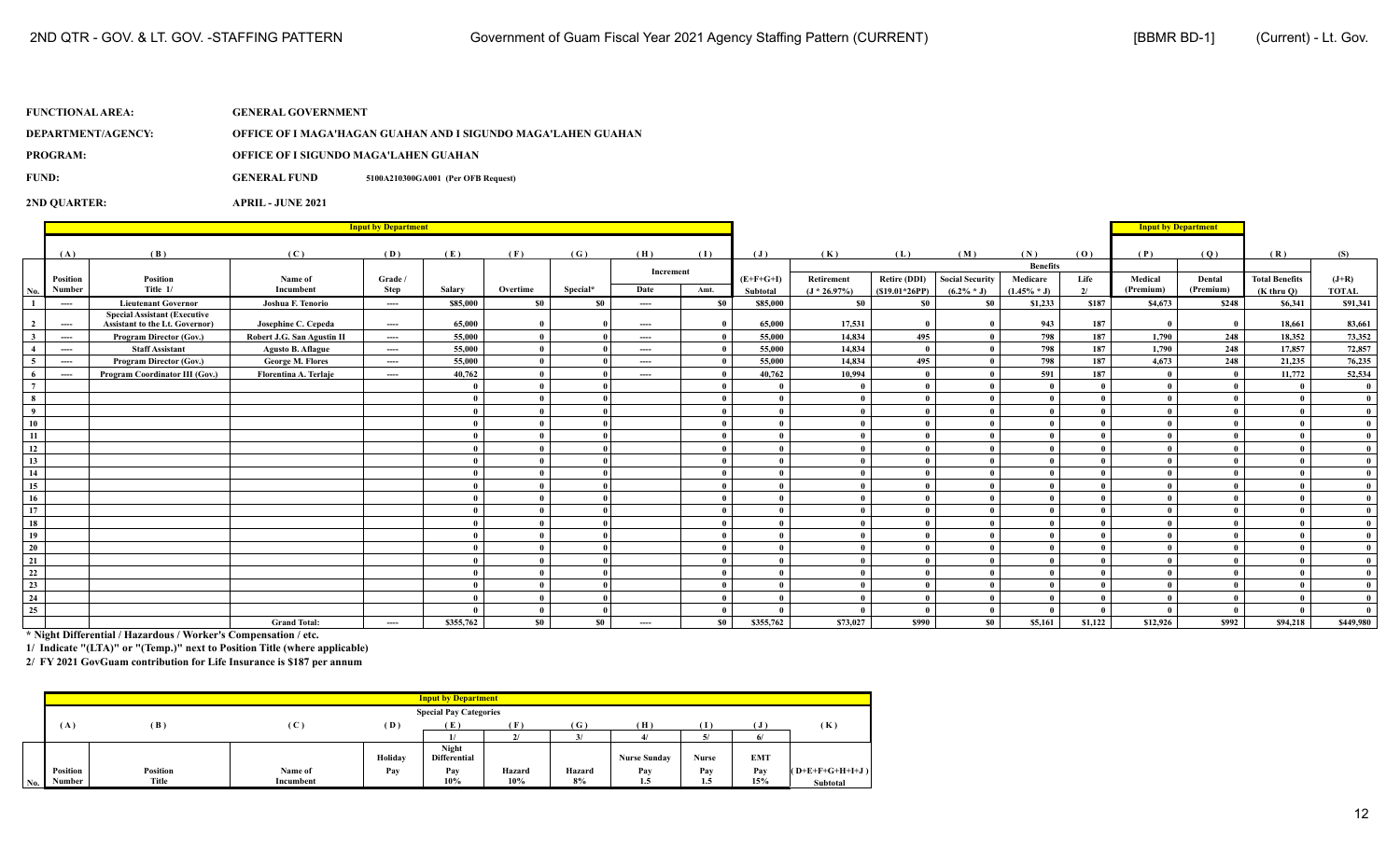|                         | ----     | <b>Lieutenant Governor</b>            | Joshua F. Tenorio          | \$0          | <b>SO</b>   | \$0      | \$0       | \$0      | \$0      | \$0          | \$0 |
|-------------------------|----------|---------------------------------------|----------------------------|--------------|-------------|----------|-----------|----------|----------|--------------|-----|
|                         |          | <b>Special Assistant (Executive</b>   |                            |              |             |          |           |          |          |              |     |
| 2                       | $\cdots$ | <b>Assistant to the Lt. Governor)</b> | Josephine C. Cepeda        | $\bf{0}$     | $\mathbf n$ |          | $\theta$  |          | $\theta$ | $\mathbf{0}$ |     |
| $\overline{\mathbf{3}}$ | $\cdots$ | <b>Program Director (Gov.)</b>        | Robert J.G. San Agustin II | $\bf{0}$     | 0           | $\theta$ | $\theta$  |          | $\theta$ | $\theta$     |     |
|                         | $\cdots$ | <b>Staff Assistant</b>                | <b>Agusto B. Aflague</b>   | $\bf{0}$     |             |          | $\theta$  |          |          | $\theta$     |     |
| 5                       | $\cdots$ | Program Director (Gov.)               | <b>George M. Flores</b>    | $\bf{0}$     | $\theta$    | $\theta$ | $\theta$  |          | $\theta$ | $\theta$     |     |
| 6                       | ----     | Program Coordinator III (Gov.)        | Florentina A. Terlaje      | $\bf{0}$     | $\theta$    |          | $\Omega$  |          |          | $\theta$     |     |
| $7\phantom{.0}$         |          |                                       |                            | $\bf{0}$     | $\theta$    |          | $\theta$  |          |          | $\theta$     |     |
| 8                       |          |                                       |                            | $\bf{0}$     | 0           |          | $\theta$  |          |          | $\theta$     |     |
| 9                       |          |                                       |                            | $\theta$     | 0           |          | $\theta$  |          |          | $\theta$     |     |
| 10                      |          |                                       |                            | $\theta$     | $\theta$    | $\theta$ | $\theta$  |          | $\theta$ | $\theta$     |     |
| 11                      |          |                                       |                            | $\theta$     | $\Omega$    |          | $\theta$  |          |          | $\theta$     |     |
| 12                      |          |                                       |                            | $\bf{0}$     | $\Omega$    |          | $\theta$  |          |          | $\theta$     |     |
| 13                      |          |                                       |                            | $\mathbf{0}$ | 0           |          |           |          |          | $\theta$     |     |
| 14                      |          |                                       |                            | $\theta$     |             |          |           |          |          | $\theta$     |     |
| 15                      |          |                                       |                            | $\theta$     | $\theta$    | $\theta$ | $\theta$  |          | $\theta$ | $\theta$     |     |
| 16                      |          |                                       |                            | $\theta$     | $\theta$    |          | $\theta$  |          |          | $\theta$     |     |
| 17                      |          |                                       |                            | $\theta$     | $\theta$    |          | $\theta$  |          |          | $\theta$     |     |
| 18                      |          |                                       |                            | $\theta$     | $\theta$    |          | $\theta$  |          |          | $\theta$     |     |
| 19                      |          |                                       |                            | $\bf{0}$     |             |          |           |          |          | $\theta$     |     |
| 20                      |          |                                       |                            | $\theta$     | $\theta$    | $\theta$ | $\theta$  |          | $\theta$ | $\theta$     |     |
| 21                      |          |                                       |                            | $\mathbf 0$  | $\theta$    |          | $\Omega$  |          |          | $\theta$     |     |
| 22                      |          |                                       |                            | $\theta$     | $\theta$    | $\theta$ | $\theta$  | $\theta$ | $\theta$ | $\theta$     |     |
| 23                      |          |                                       |                            | $\mathbf{0}$ | $\theta$    |          | $\theta$  |          |          | $\theta$     |     |
| 24                      |          |                                       |                            | $\bf{0}$     |             | $\theta$ | $\theta$  |          | $\theta$ | $\theta$     |     |
| 25                      |          |                                       |                            | $\theta$     | $\theta$    | $\theta$ | $\theta$  |          | $\theta$ | $\theta$     |     |
|                         |          |                                       | <b>Grand Total:</b>        | \$0          | \$0\$       | \$0      | <b>SO</b> | \$0      | \$0      | \$0          | \$0 |

**2/ Applies to law enforcement personnel**

**3/ Applies to solid waste employees**

**4/ 1 ½ of reg. rate of pay from 12am Friday to 12 midnight Sunday**

**5/ 1 ½ of reg. rate of pay on daily work exceeding 8 hours**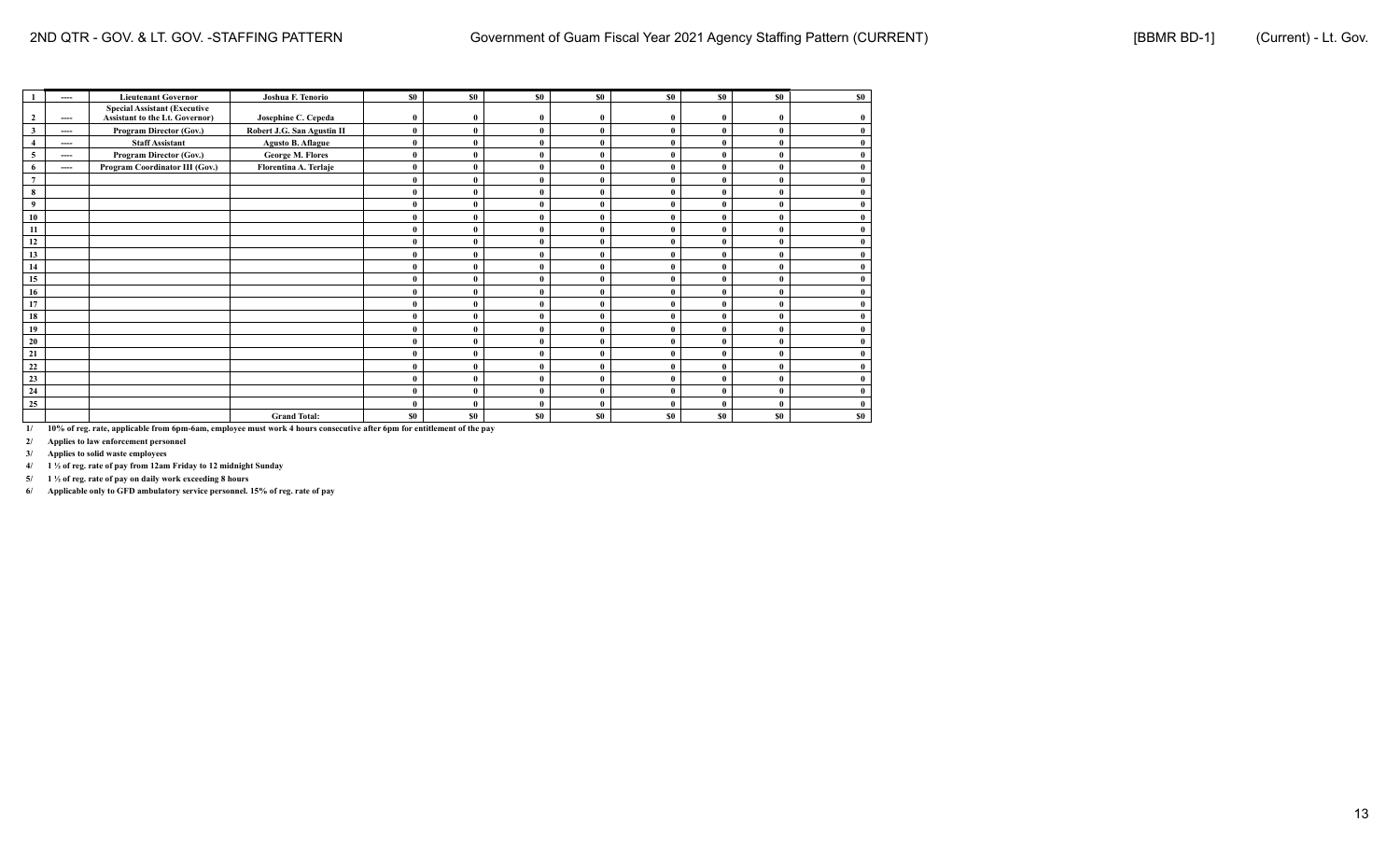**DEPARTMENT/AGENCY: OFFICE OF I MAGA'HAGAN GUAHAN AND I SIGUNDO MAGA'LAHEN GUAHAN**

**PROGRAM: GUAM STATE CLEARINGHOUSE**

**FUND: INDIRECT COST FUND 5632A210301GA201 (Per OFB Request)**

**2ND QUARTER: APRIL - JUNE 2021**

|                 |                                          |                                      |                                   | <b>Input by Department</b> |           |              |          |           |          |                |                |                 |                        |                             |          | <b>Input by Department</b> |           |                       |              |
|-----------------|------------------------------------------|--------------------------------------|-----------------------------------|----------------------------|-----------|--------------|----------|-----------|----------|----------------|----------------|-----------------|------------------------|-----------------------------|----------|----------------------------|-----------|-----------------------|--------------|
|                 |                                          |                                      |                                   |                            |           |              |          |           |          |                |                |                 |                        |                             |          |                            |           |                       |              |
|                 | (A)                                      | (B)                                  | (C)                               | (D)                        | (E)       | (F)          | (G)      | (H)       | (1)      | $(\mathbf{J})$ | (K)            | (L)             | (M)                    | (N)                         | (0)      | (P)                        | (Q)       | (R)                   | (S)          |
|                 | Position                                 | Position                             | Name of                           | Grade /                    |           |              |          | Increment |          | $(E+F+G+I)$    | Retirement     | Retire (DDI)    | <b>Social Security</b> | <b>Benefits</b><br>Medicare | Life     | Medical                    | Dental    | <b>Total Benefits</b> | $(J+R)$      |
| No. I           | Number                                   | Title 1/                             | Incumbent                         | Step                       | Salary    | Overtime     | Special* | Date      | Amt.     | Subtotal       | $(J * 26.97%)$ | $(S19.01*26PP)$ | $(6.2\% * J)$          | $(1.45\% * J)$              | 2/       | (Premium)                  | (Premium) | $(K$ thru $O$ )       | <b>TOTAL</b> |
|                 |                                          | <b>Special Assistant (Guam State</b> |                                   |                            |           |              |          |           |          |                |                |                 |                        |                             |          |                            |           |                       |              |
| $\mathbf{1}$    | $\cdots$                                 | <b>Clearinghouse Director)</b>       | <b>Stephanie G. Flores</b>        | $\cdots$                   | \$85,000  | \$0          | \$0      | $---$     | \$0      | \$85,000       | \$22,925       | \$495           | \$0                    | \$1,233                     | \$187    | \$8,676                    | \$344     | \$33,860              | \$118,860    |
| $\overline{2}$  | $\cdots$                                 | <b>Management Analyst IV (Gov.)</b>  | <b>Candise Nacole M.L. Aragon</b> | ----                       | 50,000    | $\mathbf{0}$ |          | ----      |          | 50,000         | 13,485         | 495             |                        | 725                         | 187      | 4,673                      | 248       | 19,813                | 69,813       |
| $\mathbf{3}$    | $\hspace{0.05cm} \ldots \hspace{0.05cm}$ | Program Coordinator II (Gov.)        | Lawrence J.M. Alcairo             | ----                       | 40,762    | $\mathbf{0}$ |          | ----      |          | 40,762         | 10,994         | 495             | $\theta$               | 591                         | 187      | 1,790                      | 248       | 14,305                | 55,067       |
| $\overline{4}$  |                                          |                                      |                                   |                            |           | $\theta$     |          |           |          |                |                |                 |                        |                             | $\theta$ |                            |           |                       | $\mathbf{0}$ |
| 5 <sub>5</sub>  |                                          |                                      |                                   |                            |           | - 0          |          |           |          |                |                |                 | $\mathbf{0}$           |                             | $\theta$ |                            |           |                       |              |
| $\overline{6}$  |                                          |                                      |                                   |                            |           |              |          |           |          |                |                |                 |                        |                             |          |                            |           |                       |              |
| $\overline{7}$  |                                          |                                      |                                   |                            |           |              |          |           |          |                |                |                 | $\theta$               |                             |          |                            |           |                       |              |
| 8               |                                          |                                      |                                   |                            |           |              |          |           |          |                |                |                 | $\mathbf{0}$           |                             |          |                            |           |                       |              |
| $\overline{9}$  |                                          |                                      |                                   |                            |           |              |          |           |          |                |                |                 |                        |                             |          |                            |           |                       |              |
| 10              |                                          |                                      |                                   |                            |           |              |          |           |          |                |                |                 |                        |                             |          |                            |           |                       |              |
| 11              |                                          |                                      |                                   |                            |           |              |          |           |          |                |                |                 |                        |                             | $\theta$ |                            |           |                       |              |
| 12              |                                          |                                      |                                   |                            |           | $\theta$     |          |           |          |                |                |                 |                        |                             | $\theta$ |                            |           |                       |              |
| 13              |                                          |                                      |                                   |                            |           |              |          |           |          |                |                |                 |                        |                             |          |                            |           |                       |              |
| 14              |                                          |                                      |                                   |                            |           | $\theta$     |          |           |          |                |                |                 | $\mathbf{0}$           |                             | $\theta$ |                            |           |                       |              |
| 15              |                                          |                                      |                                   |                            |           | $\theta$     |          |           | $\theta$ |                |                |                 | $\theta$               |                             | $\theta$ |                            |           |                       |              |
| 16              |                                          |                                      |                                   |                            |           | $\theta$     |          |           | $\theta$ |                |                |                 | $\theta$               |                             |          |                            |           |                       |              |
| 17              |                                          |                                      |                                   |                            |           |              |          |           |          |                |                |                 |                        |                             |          |                            |           |                       |              |
| 18              |                                          |                                      |                                   |                            |           |              |          |           |          |                |                |                 |                        |                             |          |                            |           |                       |              |
| 19              |                                          |                                      |                                   |                            |           |              |          |           |          |                |                |                 |                        |                             |          |                            |           |                       |              |
| $20\degree$     |                                          |                                      |                                   |                            |           |              |          |           |          |                |                |                 |                        |                             |          |                            |           |                       |              |
| 21              |                                          |                                      |                                   |                            |           |              |          |           |          |                |                |                 |                        |                             |          |                            |           |                       |              |
| 22              |                                          |                                      |                                   |                            |           | $\theta$     |          |           |          |                |                |                 |                        |                             | $\theta$ |                            |           |                       |              |
| 23              |                                          |                                      |                                   |                            |           | $\mathbf{0}$ |          |           | - 0      |                |                |                 | $\mathbf{0}$           |                             | $\theta$ |                            |           |                       |              |
| 24              |                                          |                                      |                                   |                            |           | $\theta$     |          |           |          |                |                |                 |                        |                             | $\theta$ |                            |           |                       |              |
| $\overline{25}$ |                                          |                                      |                                   |                            |           | $\bf{0}$     |          |           | $\theta$ |                |                |                 | $\mathbf{0}$           |                             | $\theta$ |                            | $\Omega$  |                       |              |
|                 |                                          |                                      | <b>Grand Total:</b>               | ----                       | \$175,762 | \$0          | \$0      | $\cdots$  | \$0      | \$175,762      | \$47,404       | \$1,485         | \$0                    | \$2,549                     | \$561    | \$15,139                   | \$840     | \$67,978              | \$243,740    |

**\* Night Differential / Hazardous / Worker's Compensation / etc.**

**1/ Indicate "(LTA)" or "(Temp.)" next to Position Title (where applicable)**

|     | <b>Input by Department</b>    |          |                |         |                     |           |              |                     |       |            |                   |
|-----|-------------------------------|----------|----------------|---------|---------------------|-----------|--------------|---------------------|-------|------------|-------------------|
|     | <b>Special Pay Categories</b> |          |                |         |                     |           |              |                     |       |            |                   |
|     | (A)                           | (B)      | $(\mathbf{C})$ | (D)     | (E)                 | Έ         | $\mathbf{G}$ | (H)                 | T     |            | (K)               |
|     |                               |          |                |         |                     | $\bullet$ | 3/           |                     | v.    |            |                   |
|     |                               |          |                |         | Night               |           |              |                     |       |            |                   |
|     |                               |          |                | Holiday | <b>Differential</b> |           |              | <b>Nurse Sunday</b> | Nurse | <b>EMT</b> |                   |
|     | Position                      | Position | Name of        | Pay     | Pay                 | Hazard    | Hazard       | Pay                 | Pay   | Pav        | $(O+E+F+G+H+I+J)$ |
| No. | Number                        | Title    | Incumbent      |         | 10%                 | 10%       | 8%           | 1.5                 | 1.5   | 15%        | <b>Subtotal</b>   |